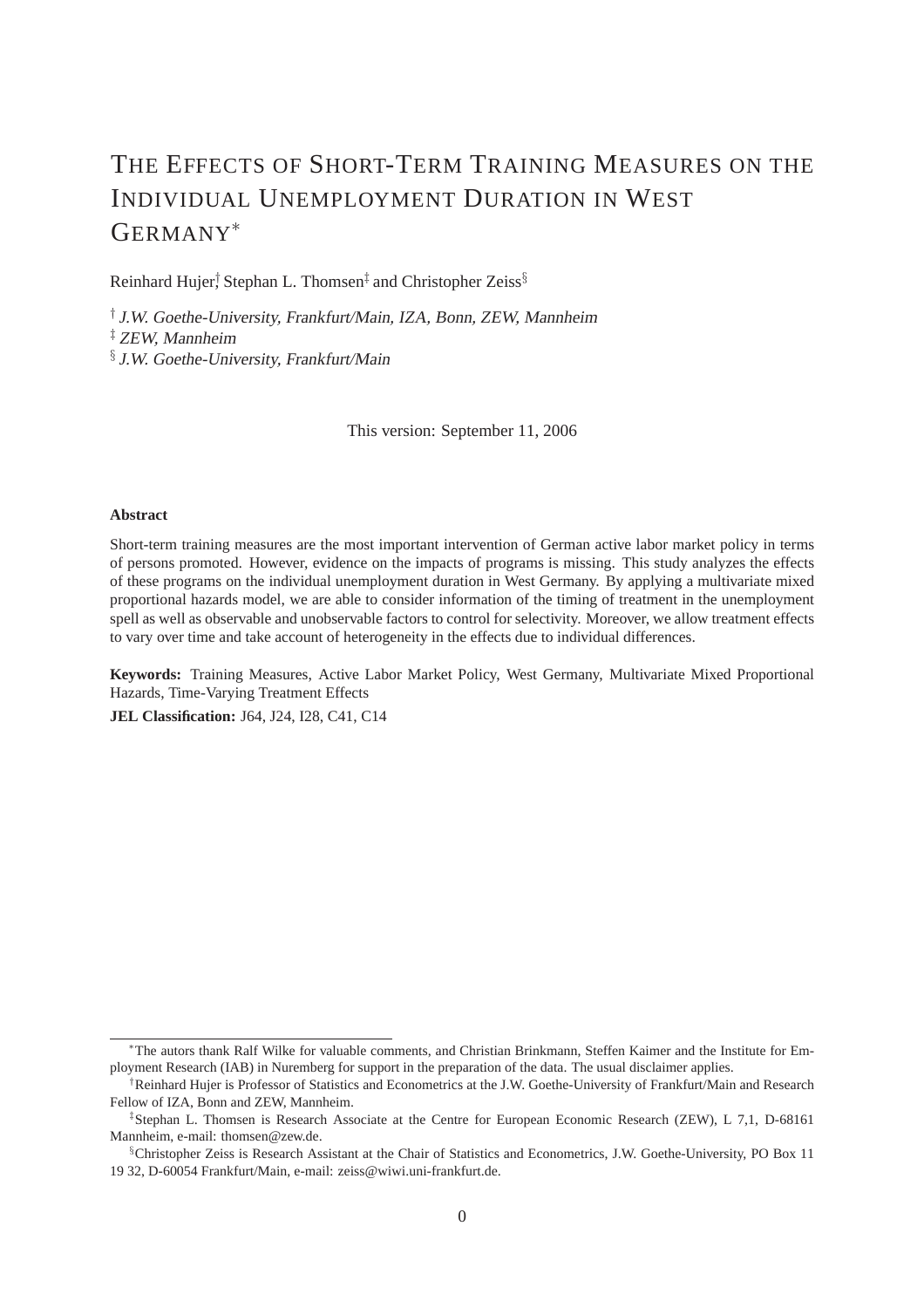# **1. Introduction**

The Federal Employment Agency (*Bundesagentur für Arbeit*, FEA) spends a significant share of the annual budget – about 19.5 billion Euro (36 percent) in 2004 – with the purpose to improve the employment chances of about 2.5 million persons participating in the different active labor market policy (ALMP) programs.<sup>1</sup> The most important program are short-term training measures (*Maßnahmen der Eignungsfestellung und Trainingsmaßnahmen*, TM) with about 1.2 million newly promoted individuals in 2004 of which 788,533 joined programs in the western part. TM exceed other programs in West Germany by far, e.g., the second most important program have been bridging allowances for self-employed (*Uberbr ¨ uckungsgeld bei Aufnahme einer selbst ¨ andigen T ¨ atigkeit ¨* ) with about 137,400 participants and vocational training programs (*Förderung der beruflichen Weiterbildung*) with about 124,000 individuals newly promoted.

The main purpose of TM is the integration of unemployed individuals and persons threatened by unemployment into employment by supporting them with a set of different courses and activities. This set comprises, e.g., aptitude tests, courses teaching presentation techniques for job applicants, as well as traditional training courses providing specific skills and techniques. TM are a labor supply side oriented intervention that either attempt to support the job placement on part of the employment agencies as well as the self-contained job search of the participants, or should adjust the qualification of the participants to the demands of the market. Therefore, TM generally aim to improve the prospects of job search, i.e., the job search process. For the empirical analysis it is useful to measure the impact of TM on the search process in terms of the duration of unemployment until a transition into employment or equivalently in the corresponding hazard rate. A further aspect to be considered in this context relates to the timing of treatment, i.e., the point of time the individual joins the TM in the unemployment spell. Standard evaluation literature usually deals only with binary information if an individual has received a treatment or not, see e.g., Heckman, LaLonde, and Smith (1999). In contrast, recent empirical literature points out the importance of information on the timing of treatment events. Abbring and van den Berg (2003) show that the timing of events conveys useful information for the identification of the treatment effect. In addition, Fredriksson and Johansson (2004) highlight the dynamic assignment of treatments and its serious implications for the validity of the conditional independence assumption commonly invoked in microeconometric evaluation studies.

These findings are important for evaluating TM as well. We therefore apply a multivariate mixed proportional hazards model (MMPH) to estimate the effects that uses the timing of treatment as identifying information. The model allows to control for observable and unobservable factors to identify the treatment effect in presence of selectivity, which is a major issue for all non-experimental evaluations. We focus on the impacts of TM on the search process for employment. In addition, we estimate the effects on the survivor function and the expected unemployment duration to allow interpretation of treatment effects in the vein of average treatment effects that are common to many evaluation studies. Our empirical analysis is based on data of three inflow samples into unemployment from June, August and

<sup>&</sup>lt;sup>1</sup> Besides the goal of improving the employment chances there are a number of further purposes of German ALMP, e.g., the improvement of the balance between labor demand and supply or gender equality. All figures in this section are taken from Bundesagentur für Arbeit (2005a) except noted otherwise.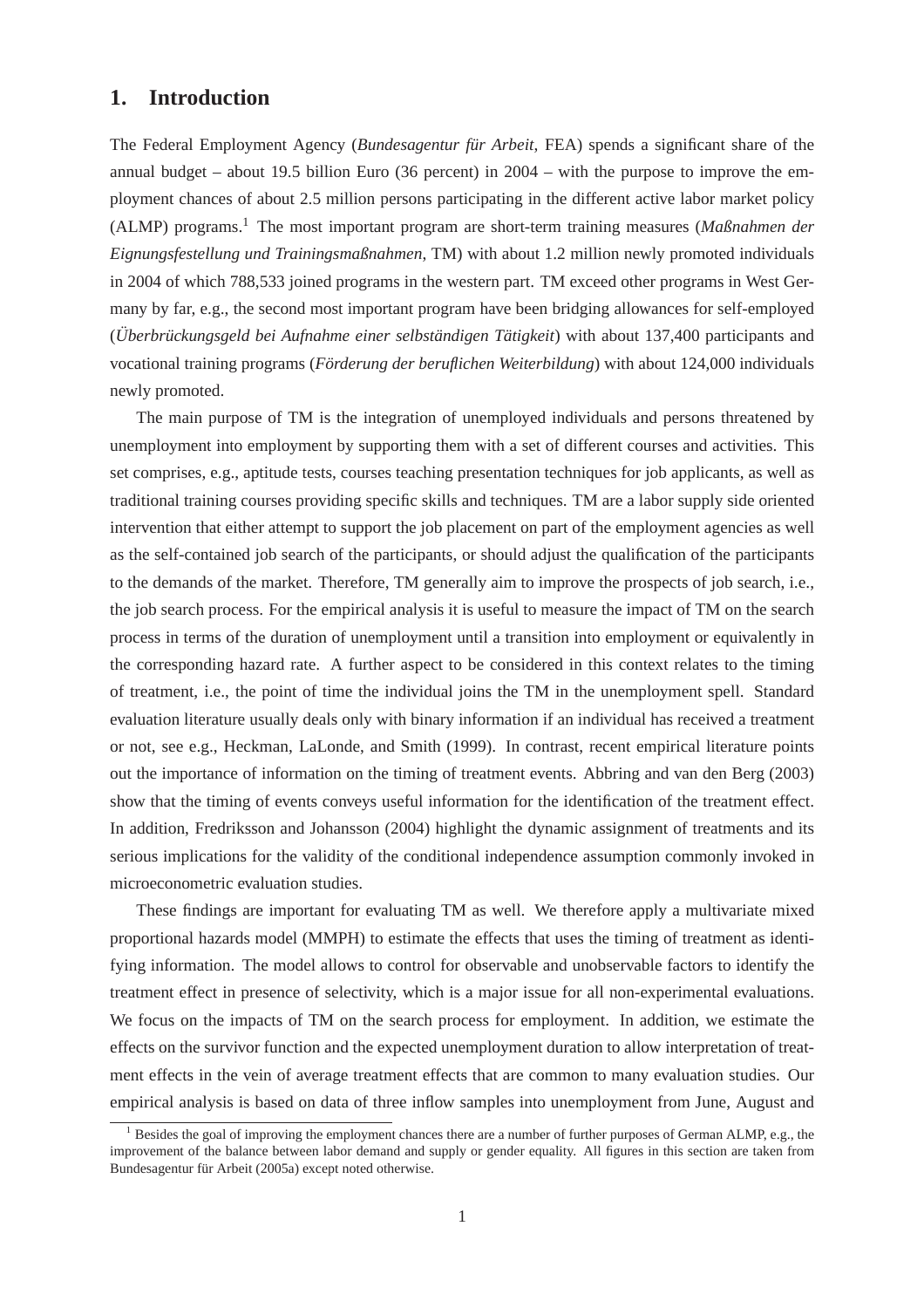October 2000, where observations are followed until December 2003. The study is restricted to West Germany, since labor market and economic situation of West and East Germany are clearly different even more than a decade after German Unification in 1990.

A further important aspect of the following analysis is the development of the treatment effect over time. A time-varying treatment effect may arise if, e.g., it takes some time for the effects to develop and affect the search process, or if after a certain amount of time other effects, e.g., discouraged worker effects etc., overlay the program effect. To account for that we estimate an extended version of the model where treatment effects are allowed to vary over time. Moreover, effects may be heterogeneous due to individual characteristics, i.e., programs are more effective for some sub-groups of the labor market than for others. We regard this type of effect heterogeneity in a third model, and estimate the effects for selected sub-groups.

The paper is structured as follows: The first part of section two provides some stylized facts of the programs in Germany, the second part discusses theoretical impacts of TM on the search process for employment within the prototypical search model by Mortensen (1986). Section three presents the econometric model. The data used in the analysis and selected descriptive statistics are introduced in the fourth section. The empirical estimates of the impacts of TM are presented in section five. The final section concludes.

## **2. Short-Term Training Measures**

## **2.1. Stylized Facts of Short-Term Training Measures in Germany**

TM were introduced with the enaction of Social Code III (*Sozialgesetzbuch III*) in 1997/1998, see §§48- 52. They replaced the former short-term qualification measures (*kurzzeitige Qualifizierungsmaßnahmen*), training measures for unemployment assistance/ benefit recipients and employment counseling measures (*Maßnahmen der Arbeitsberatung*). The primary purpose of TM is to improve the integration prospects of the participating individuals. For this reason, programs consist of three different types of measures (modules) that can be accomplished separately or in combination and allow a flexible implementation in line with the specific needs of the job seekers and the options of the local employment agencies as well.

The first module are aptitude tests (*Eignungsfeststellungen*) that last for up to four weeks. These tests are used to assess the suitability of job seekers in terms of skills, capability and labor market opportunities for employment or training. The measures of the second module of TM aim at improving the applicant's presentation and job search abilities (*Überprüfung der Verfügbarkeit/Bewerbertraining*). The activities support the individual's efforts to find work or efforts by the employment agency to place him/her, especially through job-application training, counseling on job search possibilities or measures assessing the unemployed person's willingness and ability to work (work-tests). Measures of the second module are promoted for up to two weeks. The last module contains practical training of the participants (for up to eight weeks) providing necessary skills and techniques required for placement in employment or vocational training (*Vermittlung notwendiger Kenntnisse und Fertigkeiten*). The courses cover specific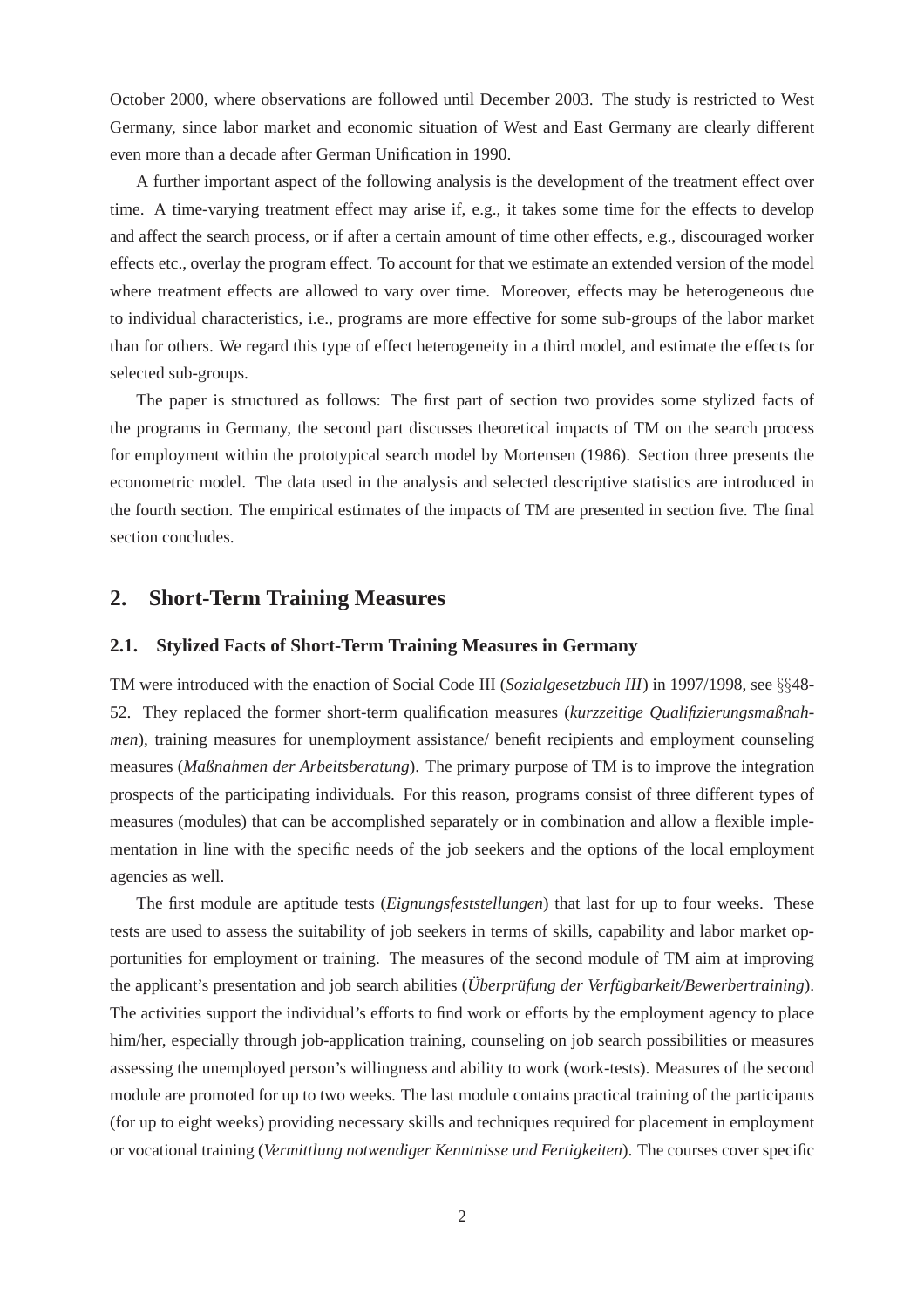working techniques (e.g., business administration), computer courses and language courses. Combinations of modules, e.g., a job aptitude test followed by a computer course, could be granted for twelve weeks at maximum. TM are accomplished at service providers (*Bildungsträger*) and firms ensuring that activities are closely related to the market. Referring to the official statistics of the FEA, in 2005 about 34 percent of the participants joined programs of the first, about 19 percent of the second, and about 28 percent of the third module. Combinations amounted to 18 percent of all promotions. Furthermore, more than 95 percent of the participating individuals complete the TM; the main reason may be the short duration of programs.

Financial support is funded by FEA and covers course costs, examination fees, travel grants as well as child care. In addition, participants receive unemployment insurance (UI) payments or maintenance allowances if not entitled to UI. Decisions about support of courses and placement of job seekers are made by the employment agencies. Support is authorized on recommendation or with the approval of the agency only and activities are often initiated by caseworkers. However, TM may be initiated by job seekers, service providers or firms as well. A program must not be supported if it should lead to a recruitment at a former employer of the individual (during the last four years for more than three months subject to compulsory insurance), or if the employer has offered a job to the unemployed person before the current unemployment spell. Moreover, to avoid deadweight-losses, support is denied if the service provider could be expected to engage the participant without promotion in TM or if placement of suitable experts is possible.

Caseworkers possess a lot of discretion in the allocation of participants. Hence, it is interesting to know the determinants of their decisions. According to Kurtz (2003) who has interviewed a number of caseworkers about their preferences/ objectives/ reasons for offering TM, the most important factors are the placement chances of the individual after participation, the compensation of missing (professional) qualification, the improvement of the integration chances, but also previous knowledge as well as motivation of job seekers. The results indicate that caseworkers assess the preceding unemployment duration of minor importance for placement. Similar to the majority of ALMP programs, TM are offered to job seekers facing barriers to employment in particular, e.g., long-term unemployed. Higher educated persons (with university degree) are regarded more rarely.

The rising importance of TM within ALMP in West (and East) Germany becomes obvious from table 1 presenting the number of entries into the three most important ALMP programs as well as the unemployment rates for the years 2000 to 2004. Whereas the East German economy has been plagued by unemployment rates of 17.1 (2000) to 18.4 percent (2003), the analogue figures for West Germany were 7.2 (2001) to 8.5 percent (2004). The development of the ALMP mix reflects this regional difference as well. In West Germany, the focus is on programs that aim at adjusting the qualification of the individuals to the demands of the market. The emphasis in East Germany is on employment programs relieving the tense situation of the market. In both regions, but with a stronger emphasis in the West, the number of TM has increased significantly. In 2000, TM have been the second most important program with 285 (201) thousand persons promoted in West (East) Germany behind vocational training programs. Five years later, TM are the largest program with 789 (400) thousand participants (2004). This strong rise of TM has been accompanied by a decrease of the more traditional programs and reflects the reforms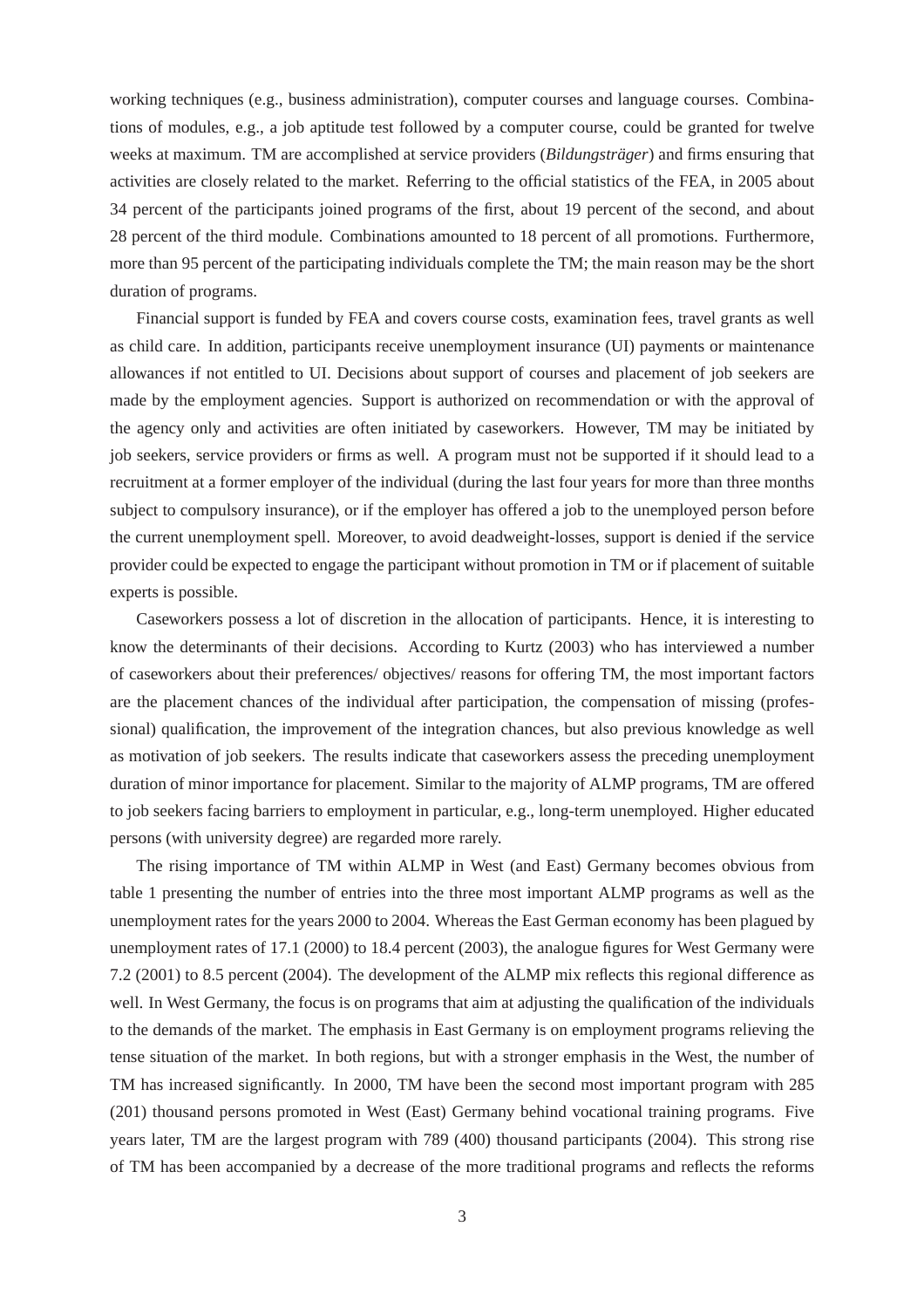|                                       | 2000    | 2001    | 2002    | 2003      | 2004      |
|---------------------------------------|---------|---------|---------|-----------|-----------|
| Germany                               |         |         |         |           |           |
| Short-term Training Measures          | 485,339 | 551,176 | 864,961 | 1.064.293 | 1,188,369 |
| <b>Vocational Training Programmes</b> | 522,939 | 441,907 | 454,699 | 254,718   | 185,041   |
| <b>Job Creation Schemes</b>           | 265,563 | 194,633 | 162,737 | 146,824   | 153,021   |
| Unemployment Rate (in percent)        | 9.6     | 9.4     | 9.8     | 10.5      | 10.6      |
| <b>East Germany</b>                   |         |         |         |           |           |
| <b>Short-term Training Measures</b>   | 200,712 | 232,261 | 351,867 | 373,930   | 399,836   |
| <b>Vocational Training Programmes</b> | 213,654 | 188,423 | 195,533 | 93,676    | 61,089    |
| <b>Job Creation Schemes</b>           | 181,395 | 130,147 | 119,869 | 115,300   | 112,921   |
| Unemployment Rate (in percent)        | 17.1    | 17.3    | 17.7    | 18.5      | 18.4      |
| <b>West Germany</b>                   |         |         |         |           |           |
| <b>Short-term Training Measures</b>   | 284,627 | 318,915 | 513,094 | 690.363   | 788,533   |
| <b>Vocational Training Programmes</b> | 337,880 | 261,199 | 259,166 | 161,042   | 123,952   |
| <b>Job Creation Schemes</b>           | 78,684  | 61,890  | 42,862  | 31,515    | 40,079    |
| Unemployment Rate (in percent)        | 7.5     | 7.2     | 7.7     | 8.4       | 8.5       |

TAB. 1: ENTRIES INTO SELECTED ALMP PROGRAMS AND UNEMPLOYMENT RATES IN 2000-2004

*Source:* Bundesanstalt für Arbeit (2003; 2005a).

of German ALMP in 1998 and the following years.<sup>2</sup> The main reason for that reform was the high and persistent unemployment associated with a tense budgetary situation of the FEA. Until the end of the 1990s, vocational training programs and job creation schemes (*Arbeitsbeschaffungsmaßnahmen*) have been the most important ALMP programs in Germany. Their importance decreased as both are long in duration (for up to three years) and expensive.<sup>3</sup> TM are clearly shorter and program costs are much lower than for other measures. In 2004 (2003), the FEA spent 496 (577) million Euro on TM; the average costs per participant and month amounted to 538 Euro (Bundesagentur für Arbeit, 2005b).

Despite those facts, empirical evidence on the effectiveness is rare for Germany. Reasons for that maybe lack of appropriate data, heterogeneity of programs, and that TM are sometimes used as preparative measures for continuative participation in other ALMP programs. Biewen, Fitzenberger, Osikominu, and Waller (2006) estimate the impacts of different ALMP programs on the employment rate using propensity score matching. In particular, they compare short-term training measures, further training, and retraining programs (medium- and long-term training), and find positive effects for both gender in West Germany. The study by Stephan, Rässler, and Schewe (2006) is intended as an illustrative example for the evaluation of several ALMP programs on the basis of a new scientific data base of the FEA. Based on a 10 percent sample of all data, they estimate the impact of TM on the probability of remaining unemployed and the virtual duration of unemployment. The results indicate that only TM of the third module accomplished at firms reduce the probability of unemployment as well as the remaining unemployment duration. TM aiming to asses the willingness and the ability to work have negative effects on those outcomes.

On the European level, programs directly comparable to German TM are difficult to find since they

<sup>&</sup>lt;sup>2</sup> Since 1998, the legal basis for ALMP in Germany was amended twice. In 2002, new instruments and a more 'activating' labor market policy were introduced; from 2004 onwards the four laws Modern Services on the Labor Market (Hartz-reforms) have been enacted to reach the goals of Lisbon treaty from March 2000.

<sup>&</sup>lt;sup>3</sup> In comparison, the spending of the FEA for vocational training programs (job creation schemes) amounted to 3,616 (1,212) million Euro in 2004. Costs per participant and month in 2004 were 1,573 (1,179) Euro.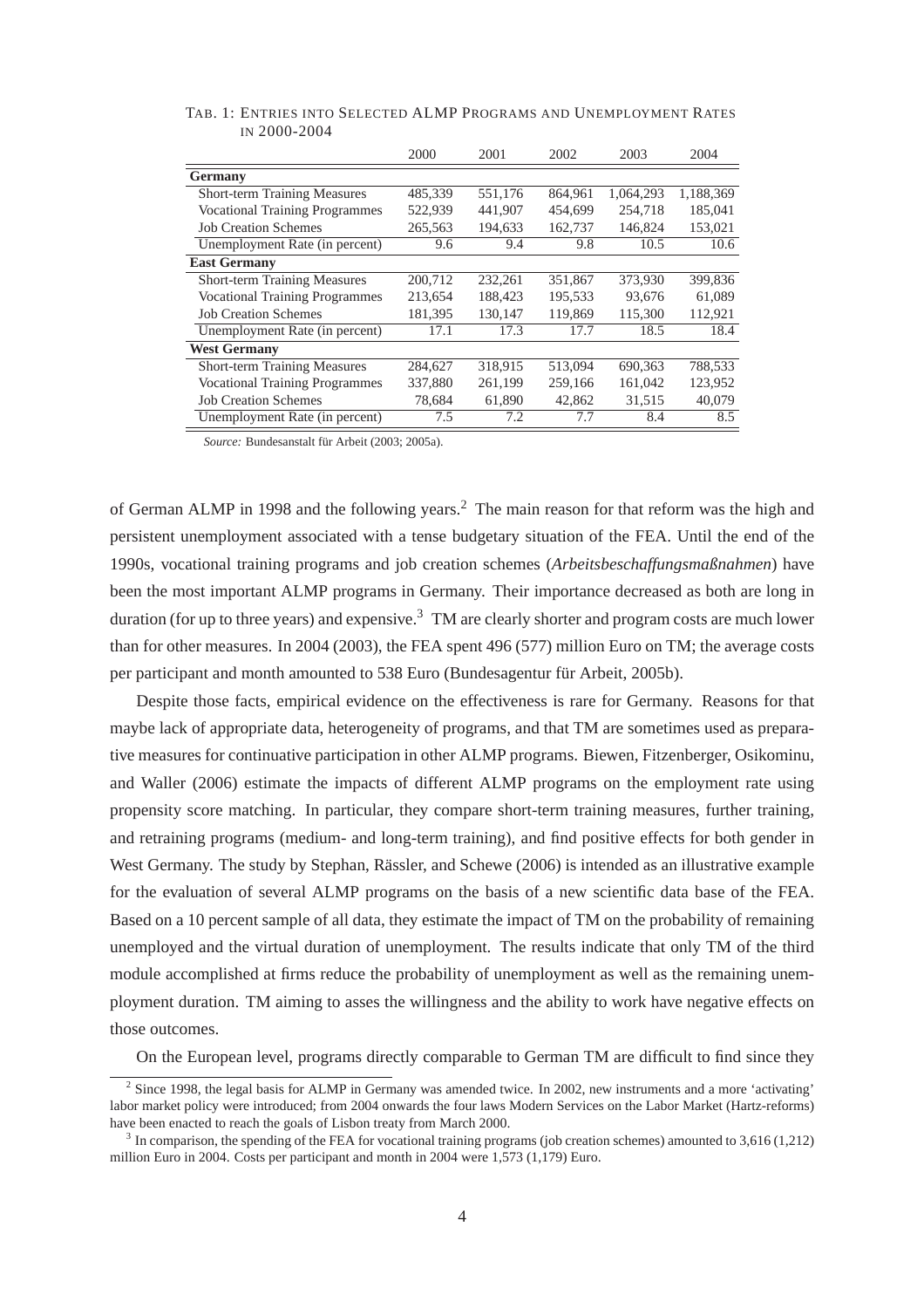are designed as a mixture of 'traditional' vocational training and job search assistance programs. There is a broad variety of studies evaluating effects of vocational training programs on different outcomes, particularly on the microeconomic level. The comprehensive survey tables in Kluve (2006) show rather mixed results of the effects that are negative in few cases and often insignificant or modestly positive. However, since vocational training programs are on average clearly longer than TM, effects are not directly comparable due to locking-in effects reported frequently. In contrast, job search assistance programs seem to be more similar to German TM. As the concept of these programs is relatively new, empirical evidence is less frequent. Examples are the studies by Weber and Hofer (2004a; 2004b) evaluating the effects of job search assistance programs for Austria. Their findings show that programs started during the first year of unemployment reduce participant's unemployment duration; programs started later have the opposite effect. Unfortunately, a sufficient explanation for that large drop is missing. Crepon, Dejemeppe, ´ and Gurgand (2005) analyze the effects of intensive counseling schemes in France with respect to the duration as well as the recurrence of unemployment. Their results indicate positive effects on both, i.e., a reduced duration and a lower recurrence of unemployment for participants.

#### **2.2. Impact of TM on the Search Process**

Choosing a suitable outcome variable to measure program effects is an important issue for evaluation. As seen above, in order to improve the prospects for integration into employment, TM focus on two objectives. First, they attempt to improve the job placement on part of the employment agency as well as the self-contained job search of the participants. Second, programs are used to adjust the qualification of job seekers to the demands of the market. Therefore, TM should be expected to accelerate the job search period of the participants, i.e., they should reduce the unemployment duration. For a precise discussion of the impacts of TM on the unemployment duration, a consideration of a formal theoretical model is useful. To do so, we embed our discussion in the standard search model proposed by Mortensen (1986).

The prototype model explains the search behavior of unemployed individuals in terms of an optimal stopping problem in a dynamic and uncertain environment.<sup>4</sup> The model specifies job search as a sequential sampling process, where an unemployed job seeker sequentially draws a sample from a wage offer distribution. For simplicity, one can think of a job seeker who sequentially applies for randomly selected jobs which are characterized by a wage offer  $(w)$ . Due to market imperfections, the job seeker cannot observe the exact wage an offered job pays, but he is assumed to know the distribution of the wage offers. The wage offer distribution is characterized by the cumulative distribution function  $F(w)$ for  $0 < w < \infty$ . The job seeker sequentially decides to accept or to reject the wage offer without possibility of recall. If the job seeker accepts a wage offer the search process stops and he becomes employed at wage  $w$  forever.<sup>5</sup> Otherwise, the search process continues. The worker's decision problem involves a choice of strategy for searching and the selection of a criterion that determines when an offered wage is acceptable (Mortensen, 1986).

In the model unemployed individuals aim at maximizing their expected present income over an infinite horizon, with the subjective rate of discount given by  $r$ . Wage offers arrive at random intervals

<sup>4</sup> See Mortensen (1986) and Mortensen and Pissarides (1999) for a detailed discussion of the search model.

<sup>&</sup>lt;sup>5</sup> In the simple model, job-to-job transitions are excluded.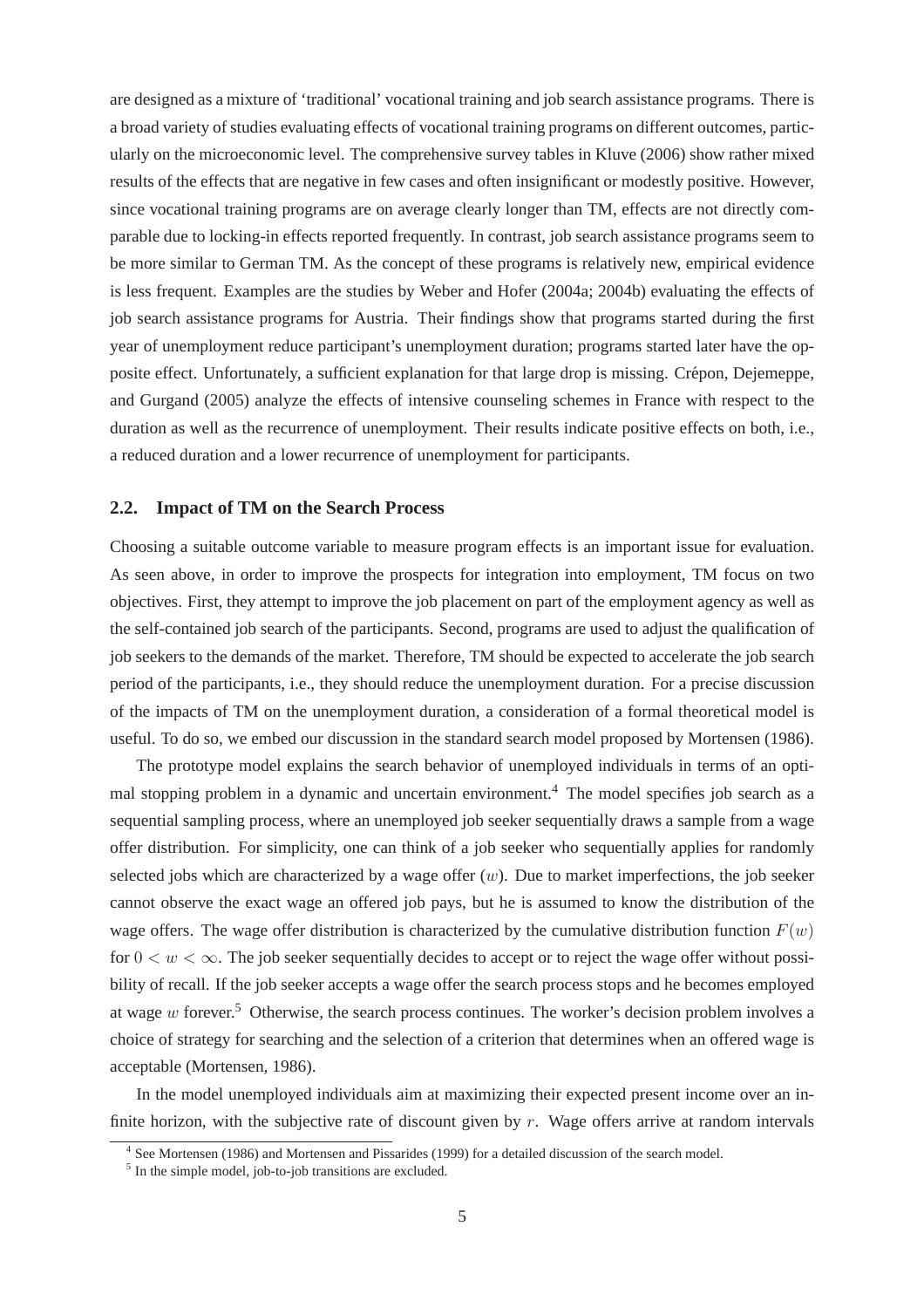following a Poisson-process with arrival rate  $\lambda$ , and during the period of search unemployed job seekers receive unemployment benefits  $b$  net of search cost  $a$  per unit time. The basic version of the model is assumed to be stationary, i.e., the parameters  $\lambda$ ,  $F(w)$ , b, a and r are constant and independent of time. Mortensen (1986) shows that the optimal strategy can be characterized by a reservation wage  $w^*$  that is determined by the fundamental equation

$$
(\lambda + r)w^* = \lambda E(w) + \lambda \int_0^{w^*} F(w)dw + r(b - a).
$$
 (1)

In the empirical analysis, the variable of interest is the duration of unemployment until a transition into employment or equivalently the hazard rate, i.e., the rate at which job seekers escape from unemployment. Assuming that the reservation wage is stationary, the hazard rate results from the rate at which wage offers arrive times the probability that this offer is acceptable:

$$
\theta = \lambda [1 - F(w^*)].\tag{2}
$$

Under the stationarity assumption, the hazard rate is constant over time which is not reasonable for the empirical analysis. In particular, analyzing the effect of policy changes implies that the relevant parameters are not stationary. In the case parameters are non-stationary, but changes are not anticipated, the hazard rate simply generalizes to a time dependent hazard  $\theta(t) = \lambda(t)[1 - F(w^*; t)]$ , see van den Berg (2001).

Having introduced a simple search model framework, the question arises how a participation in TM affects the duration of unemployment. According to the institutional set-up of TM, we can deduce two channels how programs affect the job search of the participants. First, TM that improve or support the job placement on part of the employment agency or the self-contained job search of the participants, can be expected to improve the search behavior of the participants by increasing the intensity as well as the efficiency of the search efforts. Second, TM that teach job relevant skills may improve the job opportunities of the participants by allowing them to apply for jobs which are on average associated with higher wages. In the following we will discuss both channels.

Considering the first channel, we assume that in particular TM in form of the first (*Eignungsfeststellung*) and the second module *(Überprüfung der Verfügbarkeit/Bewerbertraining*) improve the search behavior of the participants. Programs in terms of the first module may increase the efficiency of the job-placement process, since they support caseworkers in order to select more suitable job offers. Analogously, TM in terms of the second module may increase the efficiency and intensity of the self-contained job search by counsels with respect to the possibilities of job search or courses with respect to the application process. Improving the search behavior either by increasing the search intensity or efficiency means that TM affect the participants such that the number of jobs offers, that participants receive, increases. In what follows we assume that a participation in a training measure increases the number of job offers that arrive in the small interval  $dt$ . The impact of a participation in a TM on the search behavior is therefore represented by a change of the offer arrival rate  $\lambda$ . The impact of an increased arrival rate on the unemployment duration is given by

$$
\frac{\partial \theta}{\partial \lambda} = [1 - F(w^*)] - \lambda f(w^*) \frac{\partial w^*}{\partial \lambda}.
$$
\n(3)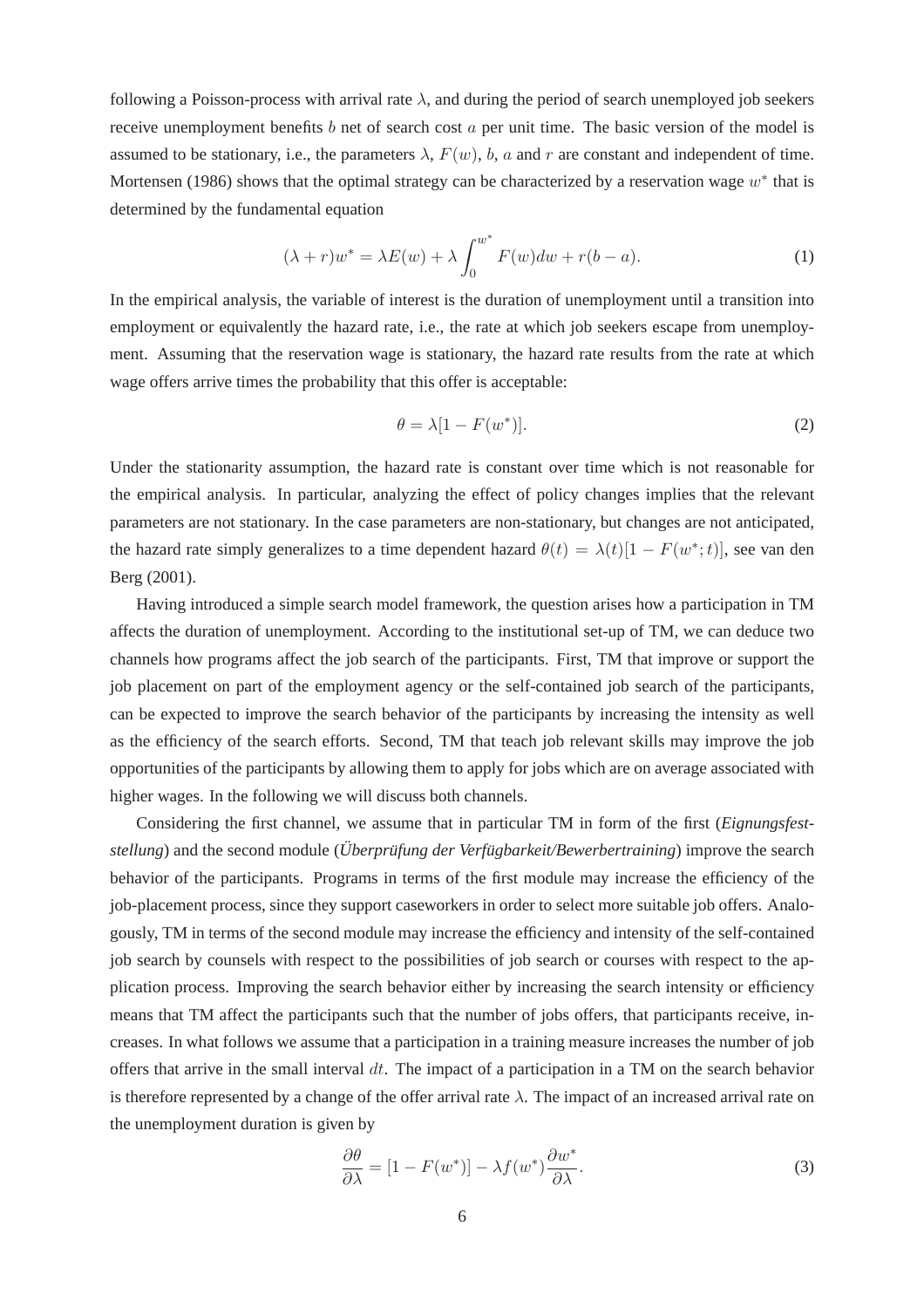The first term is the direct increase of the hazard rate due to an increased offer arrival rate  $\lambda$ . This positive effect is counteracted by a negative effect due to the reservation wage represented by the second term. From eq. (1) we find that  $\frac{\partial w^*}{\partial \lambda} > 0$ , i.e., a higher arrival rate increases the reservation wage which induces a negative indirect effect on the hazard rate. The net effect is obtained from the sum of the positive direct and the negative indirect effects, where a sufficient condition for a positive net effect on the hazard rate is a 'log-concave' wage offer density function (Mortensen, 1986). The model shows, that a participation in a TM which increases the search efficiency, directly lowers the unemployment duration on the one hand, but on the other hand makes the workers more selective with respect to the wage offers. However, note that the positive effect on the offer arrival rate may also be counteracted by a locking-in effect. Locking-in effects arise if individuals reduce their search activity during the period they actually participate in the program. An overall positive effect on the search efficiency therefore requires that a positive after-program effect dominates a negative locking-in effect.

In addition to the effect on the search behavior, a participation in a TM may improve job-relevant skills and therefore increases the job opportunities of the participants. In particular, TM in form of the third module have the objective to teach fundamental skills that are required to be placed into an employment or a vocational education. In the case a training measure increases the skills of the participant this is equivalent to an increased productivity. This allows participants to apply for job's, which are on average associated with higher wages. In the following analysis we therefore assume that a participation in a training measure shifts the mean of the wage offers distribution  $F(w)$  to a higher level.<sup>6</sup> Following Mortensen (1986) we define a translation G of the wage offer distribution as  $G(w + \mu) = F(w)$ , where the mean of G is exactly  $\mu$  units larger, but all other higher moments around the mean are the same. From

$$
\lim_{\mu \to 0} \{ [G(w) - F(w)]/\mu \} = \lim_{\mu \to 0} \{ [G(w) - G(w + \mu)]/\mu \} = -f(w),
$$
\n(4)

we find that a marginal increase in the mean of the distribution  $F(w)$  decreases the probability to obtain a wage offer less or equal to w, provided that  $\frac{\partial F(w)}{\partial w} = f(w)$  exists. Rewriting eq. (1) associated with the translation we get

$$
(\lambda + r)w^*(\mu) = \lambda\mu + \lambda E_F(w) + \lambda \int_0^{w^*(\mu)} F(w - \mu)dw + r(b - a), \tag{5}
$$

where  $w^*(\mu)$  is the reservation wage associated with the wage offer distribution  $G(w)$ . Differentiating with respect to  $\mu$  gives  $\frac{\partial w^*(\mu)}{\partial \mu} = \frac{\theta(\mu)}{[r + \theta(\mu)]}$ . With  $0 < \frac{\theta(\mu)}{[r + \theta(\mu)]} < 1$ , an increase in the mean of the wage offer distribution increases the reservation wage by an amount less than the increase in the mean (Mortensen, 1986). To obtain the effect of an increase of the mean of  $F(w)$  on the unemployment duration, we derive from eq. (2):

$$
\frac{\partial \theta(\mu)}{\partial \mu} = \lambda \left\{ f[w^*(\mu) - \mu] \left[ 1 - \frac{\partial w^*(\mu)}{\partial \mu} \right] \right\} > 0. \tag{6}
$$

An increased mean of the wage offer distribution increases the hazard rate since the reservation wage increases by less than the mean of the wage offer distribution. Therefore, for the given higher mean the

<sup>&</sup>lt;sup>6</sup> Mortensen (1986) also considers changes in the variance of  $F(w)$ .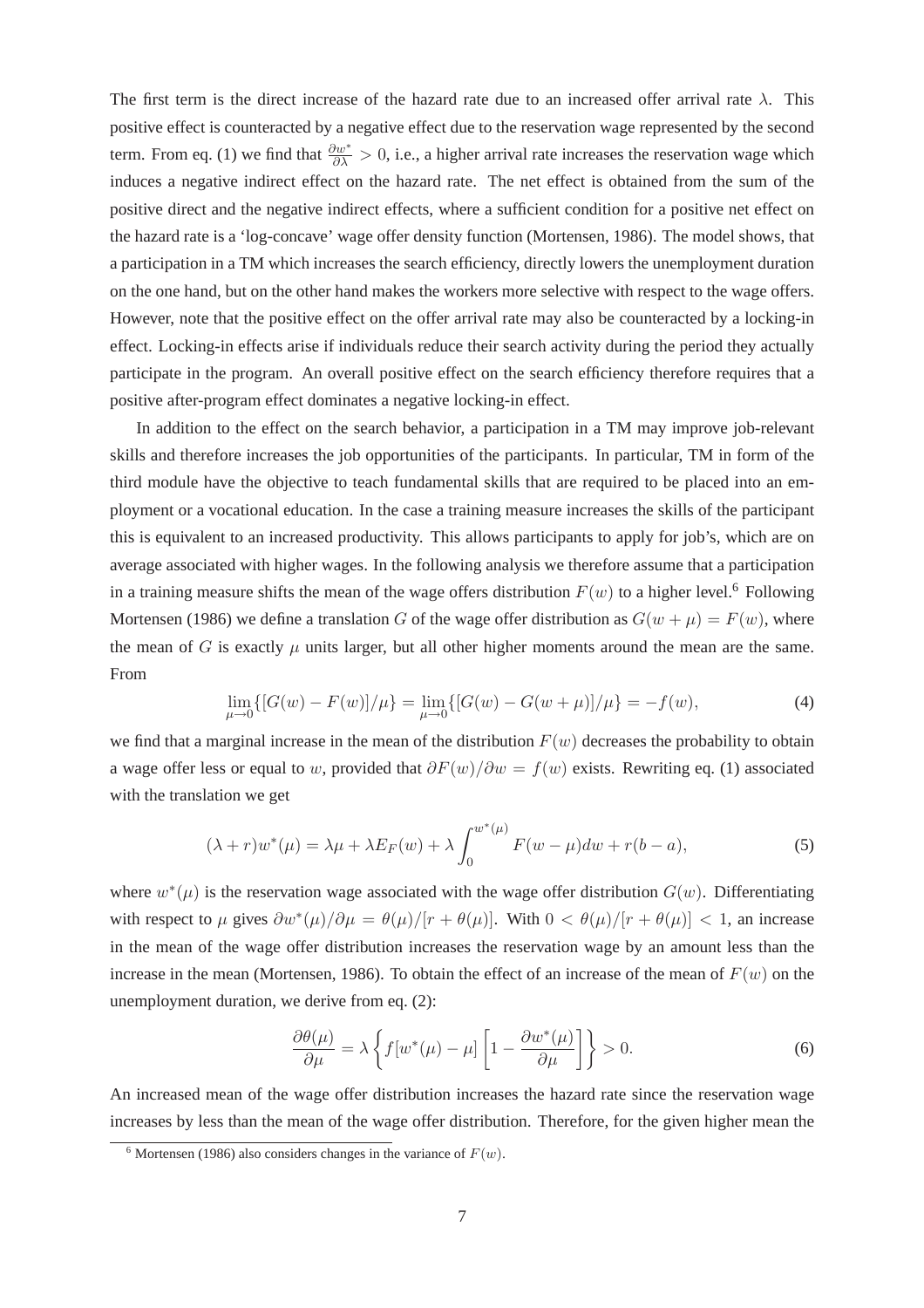workers are less selective with respect to the wage offers. However, the effect on the reservation wage will be very small if the hazard rate is large compared to the interest rate.

An important issue of the policy analysis, which we have not addressed so far, is the question if policy changes are anticipated by the individuals. Individuals anticipating a future participation will adjust their optimal search strategy at the point in time the information of a participation arrives. Van den Berg (1990) shows that a shift in future time paths of the structural parameters induce searchers to be more selective in their search process if that shift increases expected discounted lifetime income. Furthermore, he notes that the signs of the derivatives with respect to the structural parameters are in accordance with signs of the derivatives in the stationary model.

The theoretical analysis in this section shows, that all three modules of TM can affect the search process – and therefore the individual unemployment duration – of the participants. However, the empirical analysis in the following section is restricted to a reduced from approach due to data limitations, and we could only estimate the composite effect of TM on the hazard rate into employment. Hence, the empirical analysis does distinguish between effects on the offer arrival rate and on the wage offer distribution. Moreover, it does not differentiate between the three modules and combinations of modules either.

# **3. Econometric Model**

In this section we present the econometric model for the estimation of the treatment effect of TM on the unemployment duration. Major task of an econometric analysis in the non-experimental setting is to distinguish the causal treatment effect from possible selection effects with respect to the programme assignment. Generally, the assignment into a TM depends on the caseworkers decision and the agreement of the potential participant. Therefore, the decision whether to join a TM, most likely depends on the expected labor market performance of the potential participant. In other words, the assignment into programme is likely to be endogenous in a model that explains the unemployment duration. Therefore, the following empirical analysis is based on a multivariate duration framework introduced by Abbring and van den Berg (2003) that enables us to identify the treatment effect.

In the following we consider the population of inflows into unemployment. At the point in time an individual enters unemployment, we measure the duration until the individual enters employment  $(T_e)$ and the duration until he/she joins a TM  $(T_p)$ .  $T_e$  and  $T_p$  are assumed to be non-negative and continuous random variables with realizations denoted as  $t_e$  and  $t_p$ .

The durations  $T_e$  and  $T_p$  are assumed to vary with time-invariant observable characteristics  $(x)$  and time-invariant unobservable characteristics  $(v_e, v_p)$ . For the observable characteristics  $(x)$  we do not impose any exclusion restrictions, i.e., the observable characteristics are assumed to be the same for both durations. With respect to the unobservable characteristics we assume that  $v_e$  captures the unobserved heterogeneity of  $T_e$  and  $v_p$  captures the unobserved heterogeneity of  $T_p$ .

The fundamental assumption of the following model is that any dependence between  $T_e$  and  $T_p$ conditional on x and  $(v_e, v_p)$  stems from the causal effect of  $T_p$  on  $T_e$ . Then, the joint distribution  $T_e, T_p|x, v$  is the product of the conditional distributions  $T_e|T_p, x, v$  and  $T_p|x, v$ . Assuming further that  $T_e, T_p|x, v$  is absolutely continuous we can specify the conditional distributions in terms of their hazard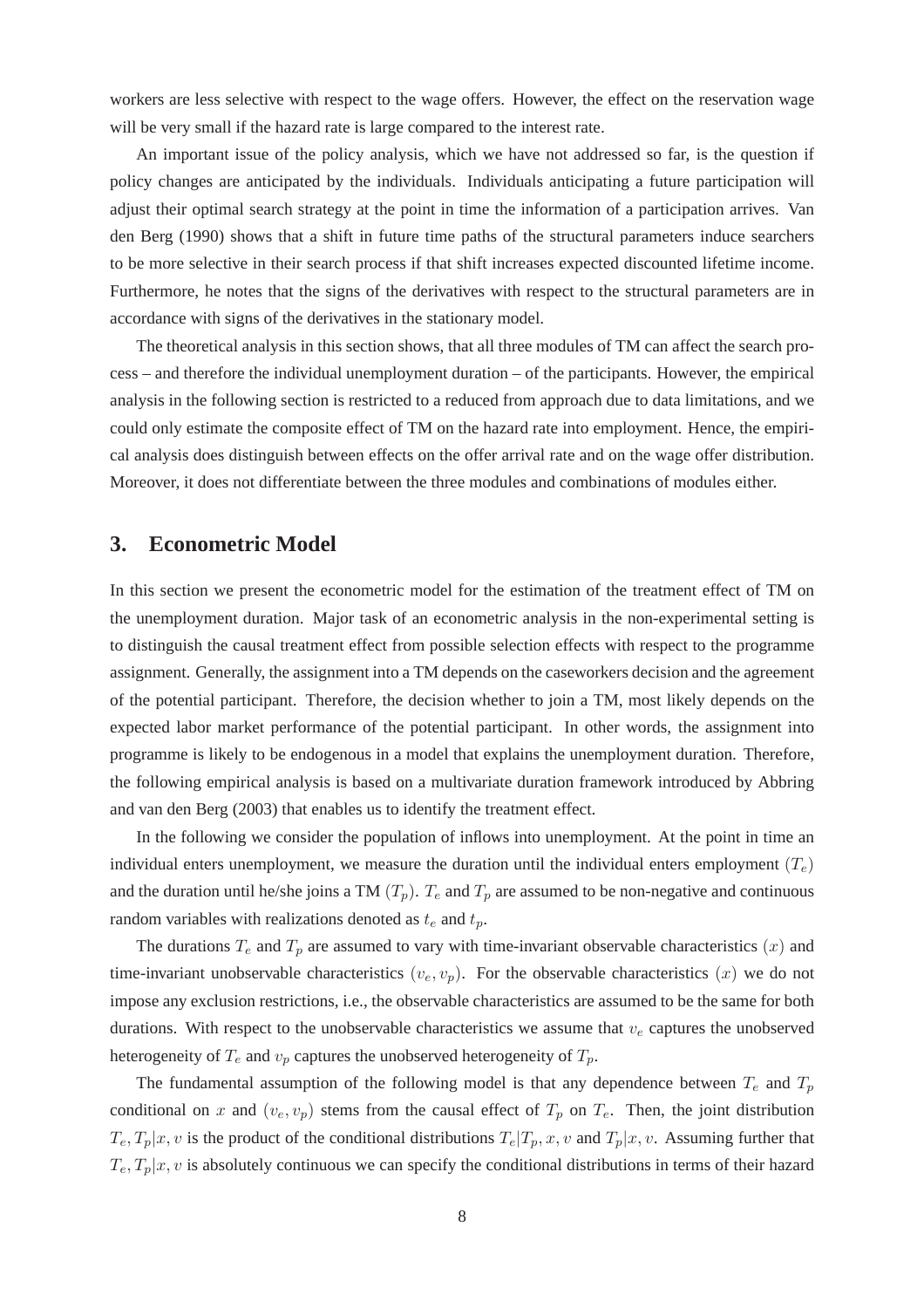rates (Abbring and van den Berg, 2004). Both hazard rates are specified as mixed proportional hazard (MPH) models,

$$
\theta_e(t|t_p, x, v_e) = \lambda_e(t) \exp(x'\beta_e) v_e \mu(t - t_p, x)^{I(t > t_p)}, \tag{7}
$$

$$
\theta_p(t|x, v_p) = \lambda_p(t) \exp(x'\beta_p) v_p. \tag{8}
$$

The hazard rate for the transition into employment (eq. 7) at time t consists of a baseline hazard  $\lambda_e(t)$ , a systematic part  $\exp(x'\beta_e)$  and the unobserved heterogeneity term  $v_e$ . Basic feature of the MPH specification is that duration dependence and individual heterogeneity enter the hazard multiplicatively, see Lancaster (1979). The duration dependence, i.e., the shape of the hazard over time, is represented by the baseline hazard. Individual heterogeneity is regarded by the systematic part and the unobserved heterogeneity term. It is common to MPH models to specify the systematic part such that  $\theta_e(t|t_p, x, v_e)$ and  $\theta_p(t|x, v_p)$  are multiplicative in each element of x. The transition rate from unemployment into TM (eq. 8) is specified analogously with baseline hazard  $\lambda_p(t)$ , systematic part  $\exp(x'\beta_p)$  and unobserved heterogeneity term  $v_p$ .

The treatment effect  $\mu(t-t_p,x)^{I(t>t_p)}$  represents the causal effect of  $t_p$  on the hazard rate  $\theta_e(t|t_p,x,v_e)$ , where  $I(t > t_p)$  is an indicator function taking the value 1 if  $t > t_p$ . The treatment effect can be interpreted as a shift of the hazard rate by  $\mu(t - t_p, x)$  that is directly associated with the expected remaining unemployment duration. In that sense, a positive treatment effect will shorten the expected remaining unemployment duration. Hence, in the general specification, the treatment effect is allowed to depend on the time since treatment has started  $(t - t_p)$  and on the observable characteristics x in as well.

In the empirical analysis, we consider three (computational manageable) specifications of the treatment effect  $\mu(t - t_p, x)^{I(t > t_p)}$ . The first specifies the effect as a permanent and constant shift of the hazard rate at the moment the treatment starts (basic model). In this specification the effect is defined as  $\mu(t - t_p, x)^{I(t > t_p)} = \mu^{I(t > t_p)}$ . This specification serves a reference for two extensions with respect to the specification of the treatment effect. The first extension allows for a time-varying treatment effect, where the effect that is modelled as a piecewise-constant with two intervals, i.e.,  $\mu(t - t_p, x)^{I(t > t_p)} = \mu_1^{I(t_p < t \leq t_p + c)} \mu_2^{I(t > t_p + c)}$  $2^{(1/5 \ell_p + c)}$ , and c is an exogenous constant. In this specification, the hazard rate shifts by  $\mu_1$  at the moment the individual starts to participate, and after a duration of length c the hazard is shifted by  $\mu_2$ . This extended specification allows to analyze the development of the treatment effect over time. A time-varying treatment effect might arise if, e.g., it takes some time for the effects to develop and affect the search process, or after a certain amount of time other effects, e.g., discouraged worker effects etc., overlay the program effect. Moreover, program effects may also differ by individual characteristics, i.e. programs are more effective for some subgroups of the labor market than for others. We take account of effect heterogeneity due to individual characteristics in a second extension, where we specify the treatment effect as a time-invariant effect that is allowed to vary with the observable characteristics, i.e.  $\mu(t - t_p, x)^{I(t \ge t_p)} = \mu(x)$ .

The basic assumption of the empirical model is that any selectivity is related to the observable and unobservable factors. Technically, selectivity means that those individuals who are observed to receive a treatment at  $t_p$  are a non-random subset with respect to  $t_e$ . Whereas any selectivity conditional on observable is captured by the systematic part in equation (7) possible selection on unobservable is captured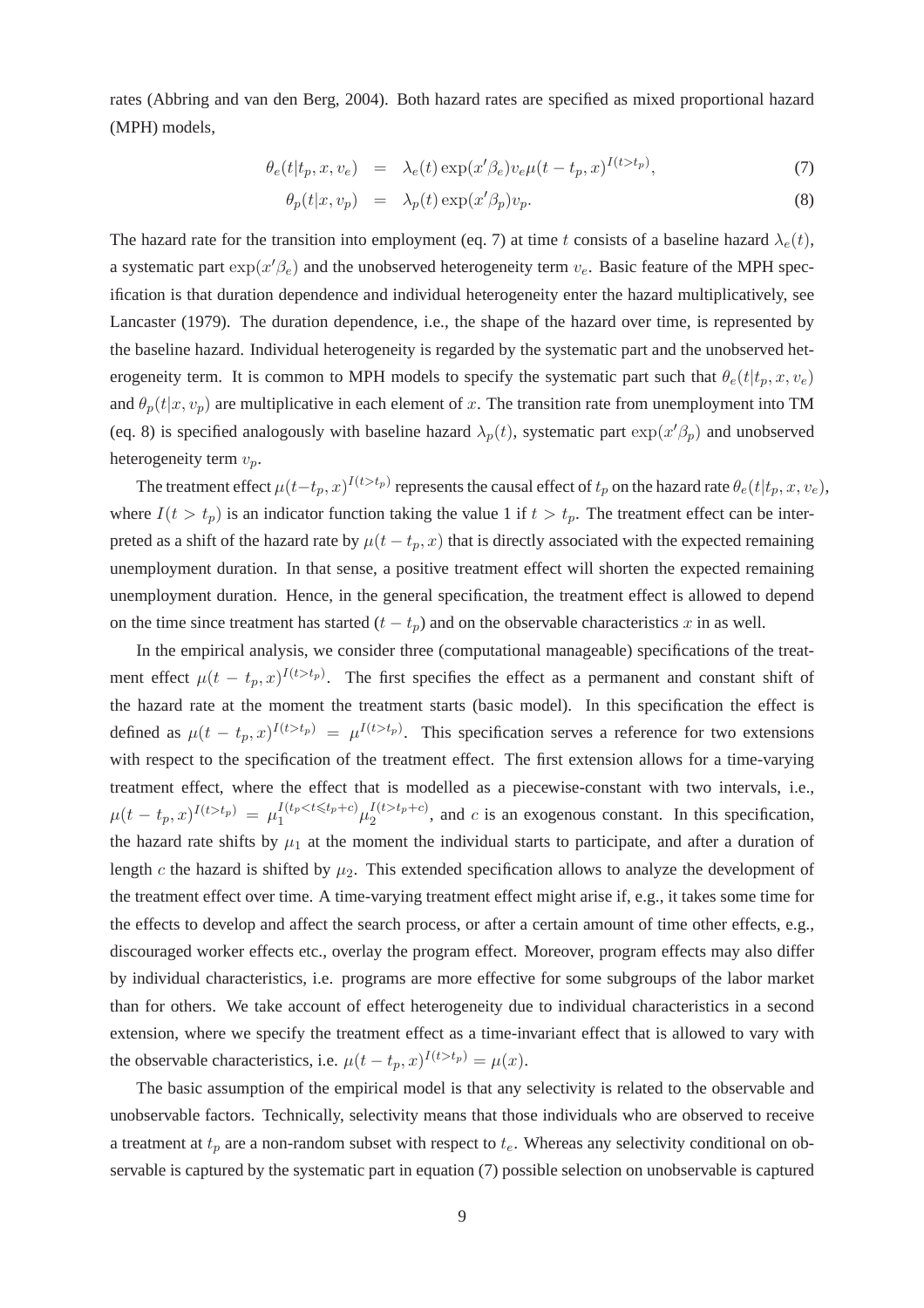by a dependence of  $v_e$  and  $v_p$ . Generally, we assume that  $(v_e, v_p)$  is a random vector with distribution function  $G(v_e, v_p)$  independent of x. In the case selectivity cannot fully be captured by the observable characteristics, we would observe a dependence of the unobserved heterogeneity terms and the indicator function for the treatment effect appears as an endogenous time-varying regressor.

A further important aspect of the model is the consideration of the information on the timing of the treatment within the unemployment spell. As Abbring and van den Berg (2003) demonstrate, this additional information conveys useful information on the treatment effect in the presence of selectivity. The timing of treatment is a useful information since it allows to distinguish between time-invariant selection effects embodied by the observable and unobservable characteristics, and a causal treatment effect that becomes effective at the moment the treatment starts. If we consider the timing of treatment, a positive causal treatment effect leads to a pattern where a transition into employment is typically realized very quickly after a transition into treatment, no matter of how long the elapsed duration of unemployment is. In contrast, in case of a selection effect we would observe a correlation between the points in time of the transitions into employment and program. E.g., a positive selection effect results in a pattern where a quick transition into program is followed by a quick transition into employment, i.e., both transitions occur very rapidly after the unemployment spell has started. Thus, the main difference between a treatment and a selectivity effect is that the treatment affects the transition rate into employment only after it has been realized whereas selectivity affects the transition rate everywhere. Furthermore, the inclusion of the timing of events as identifying information avoids to impose exclusion restrictions on the observable variables as it is the case in selection models. Such exclusion restrictions on  $x$  are often hardly to justify from a theoretical point of view, since the information that is available to the researcher is usually available to the individual under consideration as well.

Identification of the treatment effect requires that individuals do not anticipate future treatments. Anticipatory effects are present, if for example, those individuals who are informed about a future TM reduce their search activity in order to wait for the program. In that case, the hazard rate at  $t$  of an individual that anticipates a future treatment at time  $t_p$ , will be different from the hazard rate of an individual that obtains an alternative treatment at time  $t_p^*$  for  $t \leq \min\{t_p, t_p^*\}$ .<sup>7</sup> Due to the anticipatory effect, the information on the timing of the event would not be sufficient for identification since a causal change of the hazard occurs at the moment the information shock of the treatment arrives. However, information on the timing of the treatment event is usual not available. Therefore, we assume that either participations in TM are not anticipated, or if they are anticipated individuals do not act on this information. In this context, it has to be noted that the assumption of no anticipatory effects does not rule out that the individuals act on the determinants of  $T_p$ . That is, individuals are allowed to adjust their optimal behavior to the determinants of the treatment process, but not to the realizations of  $t_p$ .

Abbring and van den Berg (2003) prove that with assumptions similar to those made in standard univariate MPH models, the bivariate model in eqs. (7) and (8) and the treatment effect in particular are identified. The identification is nonparametric, since no parametric assumptions with respect to the baseline hazard and the unobserved heterogeneity distribution are required (Abbring and van den Berg, 2003). In order to build the likelihood function for the estimation of the model, we have to consider

<sup>&</sup>lt;sup>7</sup> The alternative treatment at  $t_p^*$  includes the no-treatment case, see Abbring and van den Berg (2003).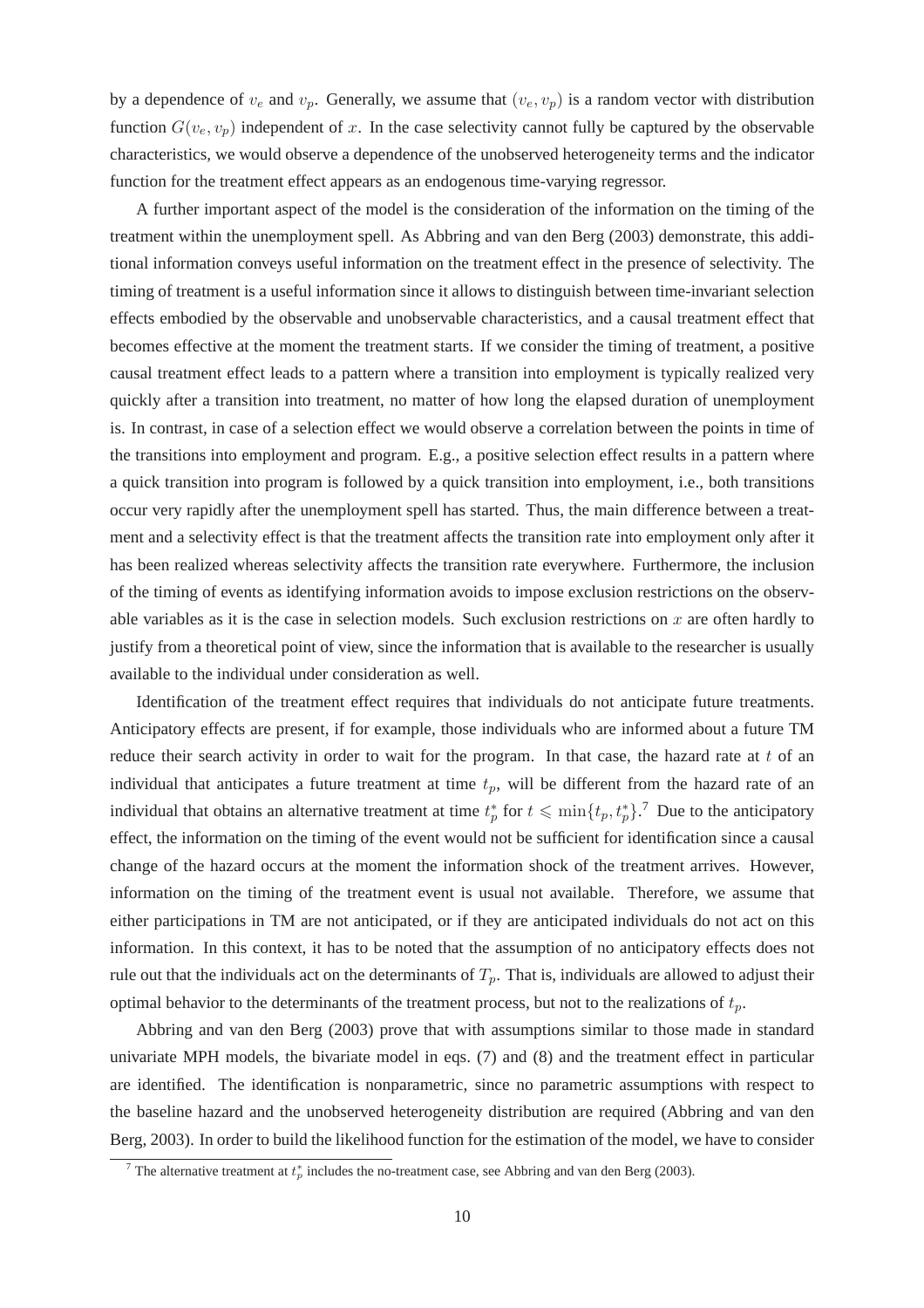censored observations. Let  $\delta_e$  and  $\delta_p$  be censoring indicators, with  $\delta_e = 1$  ( $\delta_p = 1$ ) if  $T_e$  ( $T_p$ ) is right censored, the individual likelihood-contributions are given by

$$
\ell_e(t|t_p, x, v_e) = f_e(t|t_p, x, v_e)^{\delta_e} \exp[-\int_0^t \theta_e(u|t_p, x, v_e) du]^{1 - \delta_e},
$$
\n(9)

$$
\ell_p(t|x, v_p) = f_p(t|x, v_p)^{\delta_p} \exp[-\int_0^t \theta_p(u|x, v_p) du]^{1 - \delta_p}.
$$
 (10)

With the assumption that  $T_e|t_p, x, v_e$  is independent from  $T_p|x, v_p$  we can write (see van den Berg, 2001)

$$
\ell_{e,p}(t|x) = \int_0^\infty \int_0^\infty \ell_e(t|t_p, x, v_e) \ell_p(t|x, v_p) dG(v_e, v_p). \tag{11}
$$

Following Heckman and Singer (1984), the arbitrary distribution function  $G(v_e, v_p)$  can be approximated by a discrete distribution with a finite number of mass points. For the unobserved heterogeneity distribution we assume two possible values for  $v_e$  and  $v_p$  each. Then four combinations with an associated probability are possible. This specification is rather flexible and computationally feasible (Richardson and van den Berg, 2001). The estimation is accomplished by maximum likelihood where the joint unobserved heterogeneity distribution adds seven unknown parameters to the model. For the estimation by maximum likelihood it is helpful to utilize a logistic specification for the probability, and the four probabilities are

$$
\pi_{j,k} = \frac{q_{j,k}}{\sum_{m=1}^{2} \sum_{n=1}^{2} q_{m,n}},\tag{12}
$$

and  $q_{j,k}$  are free parameters to be estimated.

## **4. Data and Descriptive Statistics**

#### **4.1. Data**

The empirical analysis is based on three samples of inflows into unemployment in West Germany in months June, August and October 2000. The labor market status are observed until December 2003. The data were merged from several data sets for administrative purposes of the FEA. The main source of information is the job seekers data base (*Bewerberangebotsdatei*, BewA) that contains all registered job seekers in Germany, and comprises a large set of characteristics surveyed by caseworkers at the local employment agencies. Those characteristics cover information on the socio-demographic background of the individuals (e.g., age, marital status, gender), qualification details and placement restraints (e.g., schooling or health restrictions), and the date of entry into unemployment. The majority of the attributes in BewA are objective facts. In addition, there are some subjective ones as well, like the assessment of the individual's qualification by the responsible caseworker (*level of qualification*).

Additional information on programs is derived from an excerpt of the program participants' master data set (*Maßnahme-Teilnehmer-Grunddatei*, MTG). This data set consolidates details on all ALMP programs funded by the FEA. These data allow us to identify episodes of participation in TM and other ALMP programs. Unfortunately, we cannot distinguish between different modules of TM (see section 2.1), and analyze the effect of TM as a whole.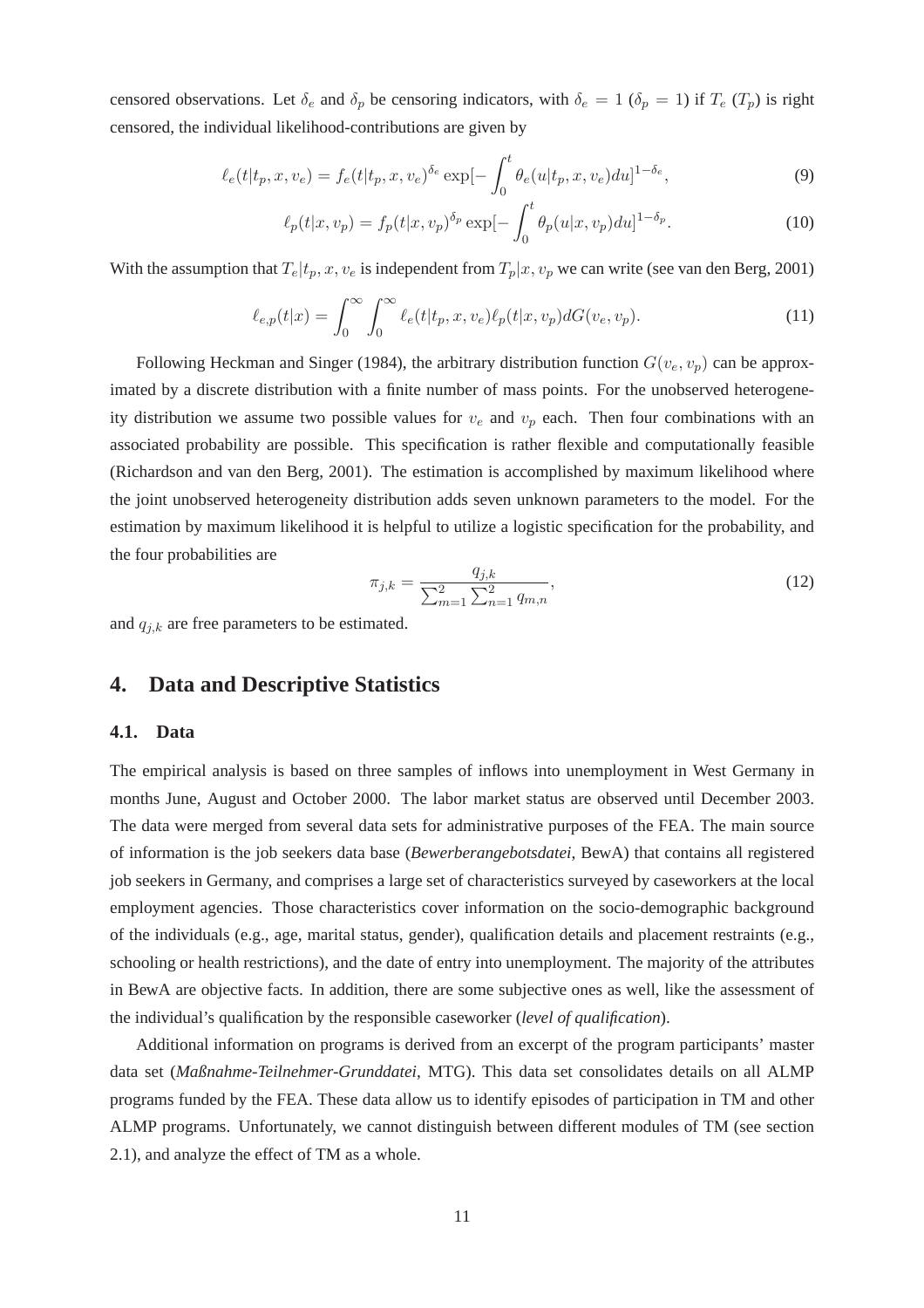The outcome of interest (transition into employment) is extracted from the employment statistics register (*Beschäftigtenstatistik*, BSt). BSt incloses all persons who are registered in the German social security system proving the individual pension claims. These are all persons employed compulsory to social security.<sup>8</sup> There are a number of wage subsidy programs that are recorded as employment in BSt. Hence, we merge information of MTG to distinguish spells of employment and programs in the observation period. For the employment periods we observe the associated record dates (usually at the end of the month) and for the program spells the exact entry and exit dates. The duration of unemployment until the first transition into employment,  $T_e$ , and until the first transition into TM,  $T_p$ , are calculated from this information with day as unit of time. Unfortunately, we are not able to observe the unemployment duration in terms of registered unemployment at the FEA. Instead, the time from entry into unemployment until employment (non-employment duration) serves as a proxy for the real unemployment duration of the individuals. In addition to registered unemployment that kind of proxy includes periods out of the labor force or receiving social benefits as well. For that reason, labor force movements as well as episodes of employment not subject to social security are not identified in the data. Therefore, the non-employment duration has to be assumed to be an upward biased proxy of the true unemployment duration. Fitzenberger and Wilke (2006) analyze unemployment durations in Germany dealing with similar problems. They suggest to use a lower (times of permanent income transfers) and an upper bound (non-employment duration) for the unemployment duration. Their results indicate that both bounds do not differ too strong if early retired older persons are excluded. For this reason and limitations of our data, we refrain from estimating the effects for the lower bound.

If an individual joins an alternative ALMP program before he/she becomes employed, we consider the unemployment spell to be censored at the point in time this transition occurs. In addition, both durations are censored if no transition within the observation window can be observed. Since the available data cover transitions from unemployment into employment only, we do no account for job-to-job transitions.

The initial sample contains 76,697 individuals with 23,630 individuals entering unemployment in June, 31,217 in August and 21,850 in October 2000.<sup>9</sup> From this sample, we exclude all individuals who either joined alternative ALMP programs in the period from January 2000 up to their unemployment entry or exhibited failures in the data. This exclusion should ensure (to a limited extent) that persons became unemployed from employment or entered the labor force for the first time. For that reason, unemployment entry dates in the sample correspond to unemployment entry in economical sense. Furthermore, we restrict the sample for homogeneity reasons to domestic people who are neither disabled nor affected by other health restraints. Moreover, to avoid influences related to professional training we exclude persons younger than 25 years. Older individuals (above 55 years) are not considered in order to rule out selection due to early retirement. This exclusion should reduce the bias of the unemployment proxy as well (see Fitzenberger and Wilke, 2006). By imposing these restrictions, we are left with 35,706 individuals for analysis. We observe 1,366 of the individuals to enter a TM, i.e., 3.8 percent of the un-

<sup>8</sup> Self-employed and pensioners are not included.

<sup>&</sup>lt;sup>9</sup> We consider differences due to the starting dates of the unemployment spell in calendar time by including dummy variables in the empirical analysis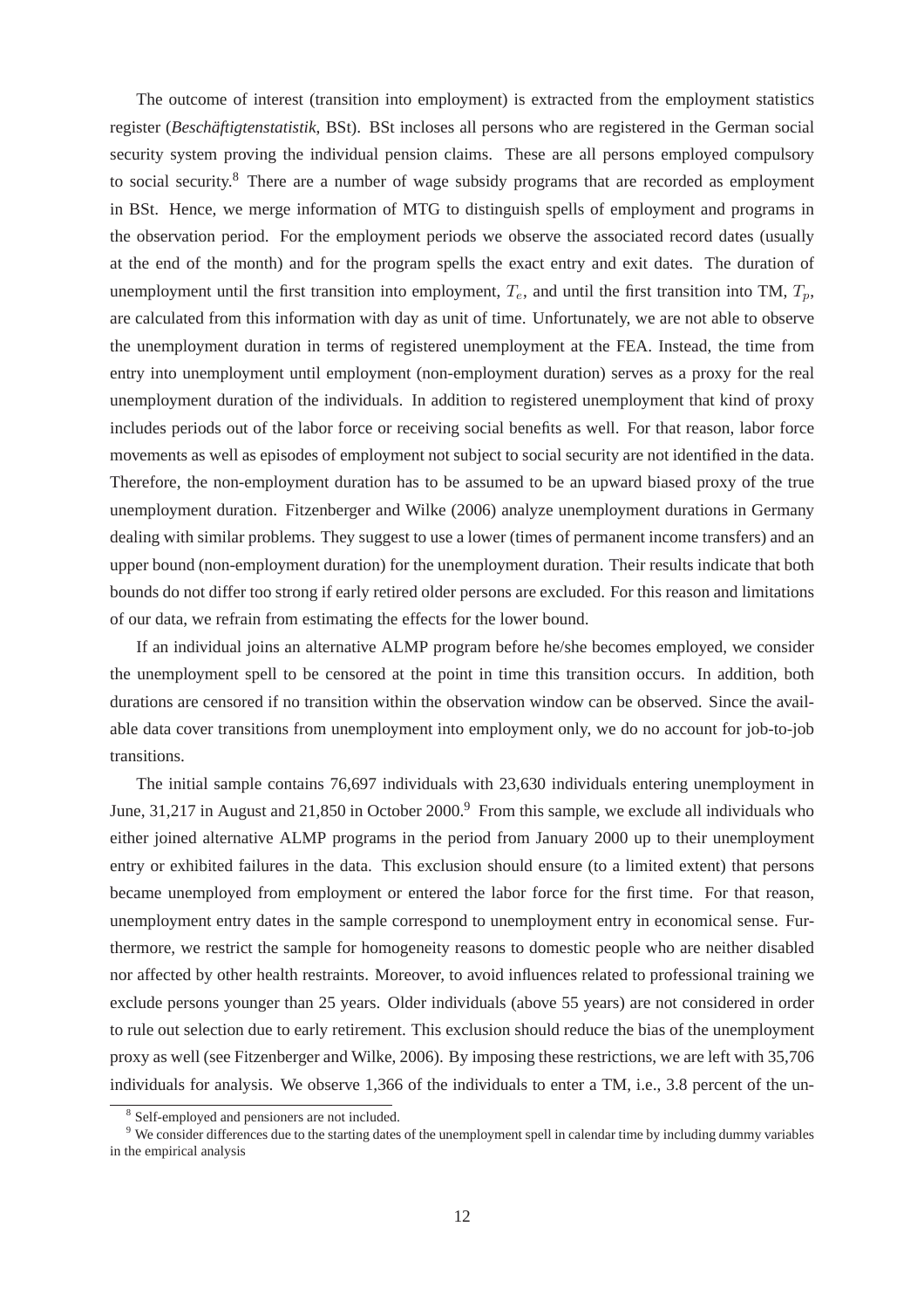employment spells until a transition into program are non-censored. With respect to the unemployment spells until a transition into employment we observe 25,651 (72 percent) non-censored spells.

## **4.2. Descriptive Statistics**

0.0000

 $\circ$ oo 180  $v^{\circ}$ .<br>3<sup>60</sup> 450 540 630  $\gamma^{\circ}$  $e^{\delta}$ go 990 1080 110 1260 1350

Figure 1 presents Kaplan-Meier estimates of the hazard rates and survivor functions for the transition into employment and the transition into program. For the transition into employment we find a quite typical picture. In particular during the first three months, job seekers experience the highest probability to leave for employment. After that time, the chances of finding a job decrease strongly. The corresponding survivor function implies that the probability being still not employed after three months is almost 60 percent; after three years, this probability decreases to about 20 percent. The transition rate into TM

#### FIG. 1: NON-PARAMETRIC ESTIMATES



#### Transition into Employment

<sup>a</sup> The bandwidth used in the kernel smooth to plot the estimated hazard function was set to 30.

Days

establishes a slightly different picture. Job-seekers have the highest chances to enter a TM within the

0.2000

 $\circ$ oo 180  $v^{\circ}$ 360 450 540  $\mathcal{S}$  $76$ 810 .<br>م  $^{\circ}$ 1080 110 1260 1350

Days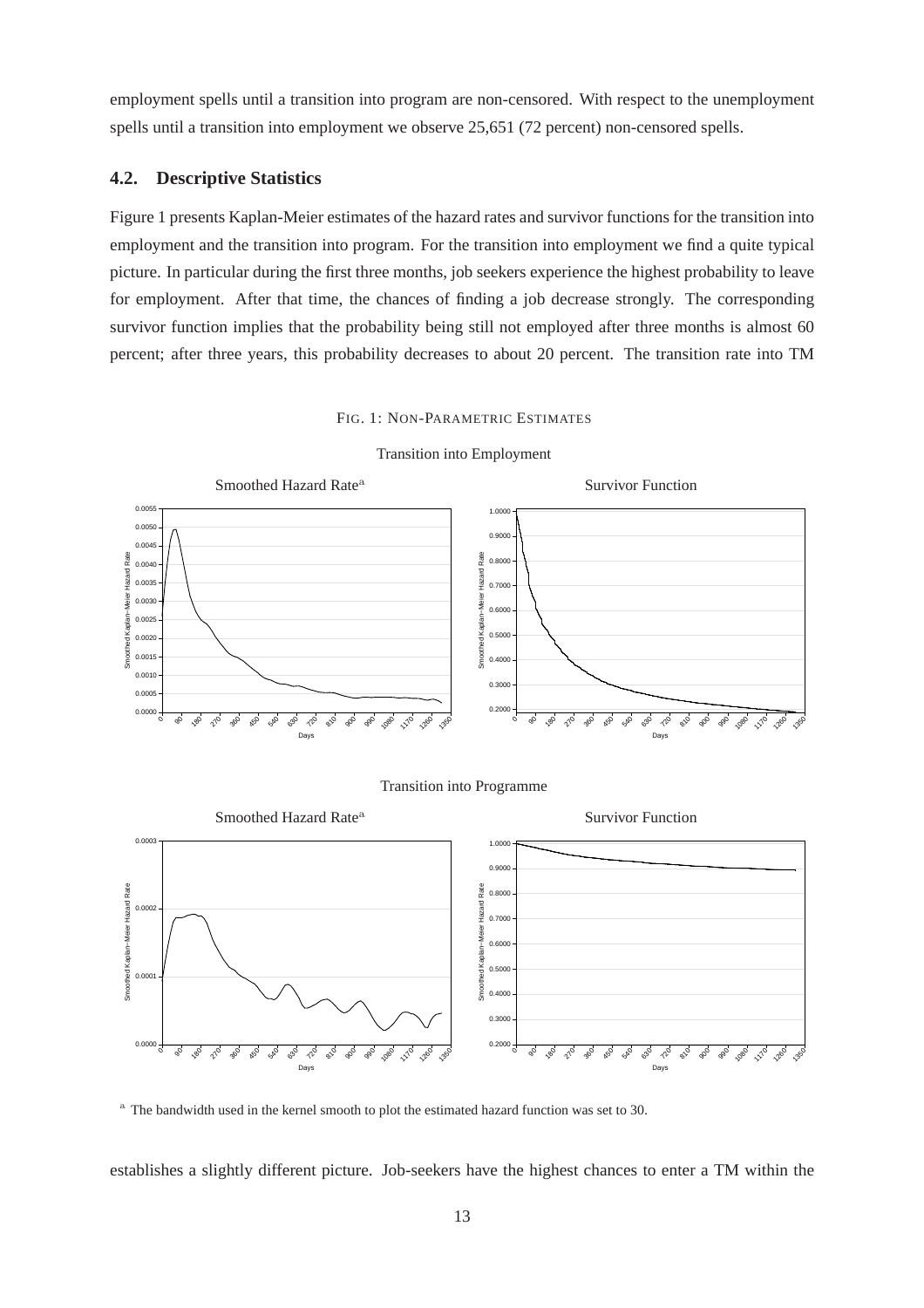first six to seven months after the start of unemployment. Afterwards, the hazard rate decreases clearly. It has to be noted that the hazard rate for the transition into TM is throughout significantly lower than the hazard rate for the transition into employment. Hence, the corresponding survivor function shows that an individual is still not assigned to TM with a probability of 90 percent even after three years.

Based on the results of the non-parametric estimates, we choose the number and limits of the intervals for the piecewise-constant baseline hazard rates of our model. Since the Kaplan-Meier estimates provide some differences in the development of both hazard rates over time, we regard eight intervals for the transition rate into employment and six for the transition rate into program. The interval limits of the hazard rate into employment are 90, 180, 360, 540, 720, 900 and 1,080 days. The analogue limits for the hazard rate into program are 180, 360, 540, 720 and 900 days, i.e., intervals last for six months.

|                                                 |        |           | Non-      |
|-------------------------------------------------|--------|-----------|-----------|
|                                                 | Total  | Particip. | Particip. |
| <b>Observations</b>                             | 35,706 | 1,366     | 34,340    |
| Frequencies (in %)                              |        |           |           |
| Women                                           | 47.40  | 48.02     | 47.38     |
| Applicant for Full Time Job                     | 79.01  | 77.45     | 79.07     |
| Occupational Experience (Yes)                   | 92.54  | 92.75     | 92.53     |
| Vocational Education <sup>2</sup>               |        |           |           |
| <b>In-Firm Training</b>                         | 48.13  | 51.36     | 48.00     |
| Off-the-Job Training                            | 1.36   | 1.90      | 1.34      |
| <b>Vocational School</b>                        | 1.93   | 1.90      | 1.93      |
| <b>Technical School</b>                         | 4.47   | 3.37      | 4.52      |
| University                                      | 5.17   | 4.03      | 5.22      |
| <b>Advanced Technical College</b>               | 1.88   | 1.46      | 1.89      |
| Level of Qualification <sup>3</sup>             |        |           |           |
| University Level                                | 6.11   | 4.32      | 6.18      |
| <b>Advanced Technical College Level</b>         | 2.64   | 1.90      | 2.67      |
| <b>Technical School Level</b>                   | 2.95   | 2.64      | 2.65      |
| <b>Skilled Employee</b>                         | 44.39  | 47.29     | 44.28     |
| Schooling <sup>4</sup>                          |        |           |           |
| CSE <sup>5</sup>                                | 48.74  | 48.98     | 48.73     |
| O-Level (Realschulabschluss)                    | 20.74  | 23.57     | 20.63     |
| Advanced Technical College (Fachhochschulreife) | 5.85   | 5.42      | 5.87      |
| A-Level (Abitur)                                | 13.01  | 10.83     | 13.10     |
| Family Status <sup>6</sup>                      |        |           |           |
| Single Parent                                   | 6.21   | 6.59      | 6.19      |
| Married                                         | 49.18  | 48.68     | 49.20     |
| Desired Occupational Group <sup>7</sup>         |        |           |           |
| Manufacturing Industry                          | 33.10  | 31.26     | 33.17     |
| <b>Technical Occupation</b>                     | 3.68   | 5.20      | 3.62      |
| <b>Service Professions</b>                      | 60.04  | 59.96     | 60.04     |
| <b>Means</b>                                    |        |           |           |
| Age                                             | 36.92  | 37.33     | 36.90     |
| No. of Children                                 | 0.67   | 0.73      | 0.67      |

TAB. 2: DESCRIPTIVE STATISTICS FOR COVARIATES<sup>1</sup>

 $1$  All statistics are calculated at start of the unemployment spell.

<sup>2</sup> Reference Category: missing education.

<sup>3</sup> Reference Category: with and without technical knowledge.

<sup>4</sup> Reference Category: without graduation.

<sup>5</sup> Certificate of secondary education (*Hauptschulabschluss*).

<sup>6</sup> Reference Category: singles/not married.

<sup>7</sup> Reference Category: agriculture, mining, fishery and miscellaneous occupations.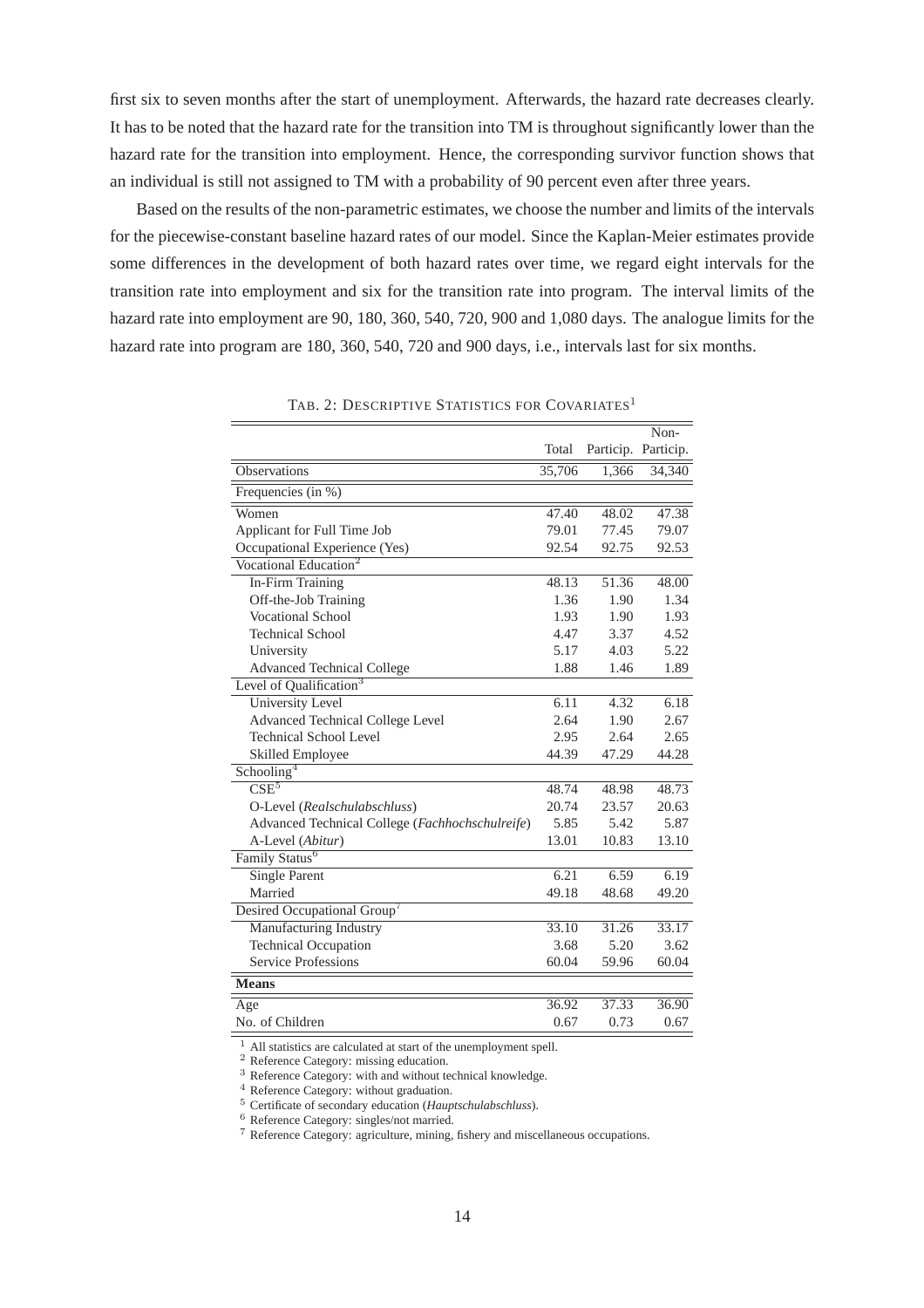Table 2 presents means and frequencies of the observable covariates used in the analysis to point out equalities and differences. The results of Kurtz (2003) indicate that important determinants for the decisions of caseworkers to promote job seekers by TM are the placement chances after participation, the compensation of missing occupational qualification as well as previous knowledge and motivation. In the empirical analysis, we approximate missing occupational qualification as well as previous knowledge of the job seekers by using information on *occupational experience*, *vocational education*, *level of qualification* and *schooling*. The categorial variables have to be interpreted with respect to the following references: *vocational education* refers to missing education. For the assessment of the individual's qualification by the caseworker (*level of qualification*) we use individuals with or without technical knowledge. The *schooling* categories are in reference to persons without graduation. It becomes obvious, that participants do not differ much in these variables from other job seekers. However, the ratio of participants owning an O-level degree (*Realschulabschluss*) is larger (23.57 part. /20.63 non-part. percent) and that of persons with an A-level degree (*Abitur*) is smaller compared to that of non-participants (10.83/13.10 percent). Analogously, participants do less often own a technical school or university degree.

The life cycle position of the individual is an important determinant for the labor market performance as well. To capture its influence, we account for a number of sociodemographic attributes in the estimation. The *age*, *gender* (women), *marital status* and the *number of children* of the job seeker are considered. Moreover, we incorporate the labor market attachment and occupational group of the individual by using information on *application for full time job only* and *desired occupational group*. For the sake of completeness, it should be noted that the dummy variables for the *family status* are in reference to singles/ not married individuals and the dummy variables for the *desired occupational group* refer to individuals who want to work in the agriculture and fishery industry, the mining industry and miscellaneous professions.

The figures of Table 2 indicate that participating and non-participating people are on average not very different in the life cycle position, labor market attachment and occupational group. One obvious difference is that participants in TM do more often apply for technical professions than the average job seekers (5.20/3.62 percent). However, none of the covariates seems to determine participation or nonparticipation clearly. We are also not able to approximate the motivation of the job seekers from the set of variables. Hence, it is part of the unobserved heterogeneity we consider.

## **5. Empirical Evidence**

#### **5.1. Impacts of TM – Basic Model**

We start the discussion of the effects of TM with the results of the basic model where the treatment effect is specified as a constant and permanent shift of the hazard rate (see Table 3). The main interest is in parameter  $\mu$ , i.e., the causal impact of participation in a TM on the hazard rate into employment. The result establishes a clear positive treatment effect of  $\exp(0.3915) = 1.48$  which could be interpreted as follows: At the point in time an individual enters a TM, the hazard rate into employment shifts by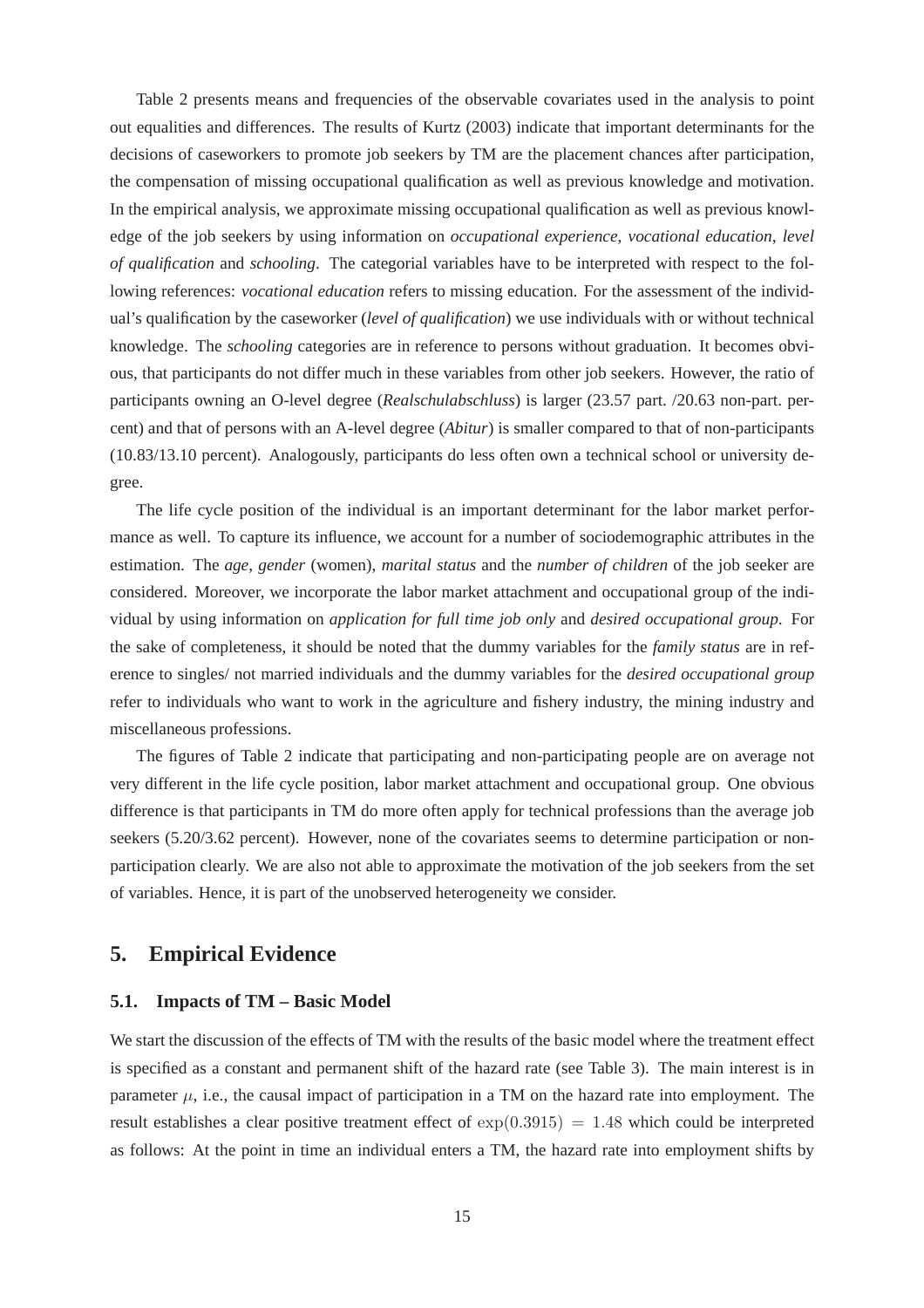|                                                              | <b>Transition Rate</b> |          | <b>Transition Rate</b> |          |
|--------------------------------------------------------------|------------------------|----------|------------------------|----------|
|                                                              | into                   |          | into Training-         |          |
|                                                              | Employment             |          | Programme              |          |
| Variable                                                     | Coeff. t-Value         |          | Coeff. t-Value         |          |
| <b>Baseline Hazard</b>                                       |                        |          |                        |          |
| $\lambda_{90\geqslant Y<180}; \lambda_{180\geqslant S<360}$  | 0.3292                 | 9.47     | $-0.0529$              | $-0.498$ |
| $\lambda_{180\geqslant Y<360};\lambda_{360\geqslant S<540}$  | 0.8828                 | 10.35    | $-0.4016$              | $-2.283$ |
| $\lambda_{360\geqslant Y<540}; \lambda_{540\geqslant S<720}$ | 0.5902                 | 7.72     | $-0.3532$              | $-1.525$ |
| $\lambda_{540\geqslant Y<720}; \lambda_{720\geqslant S<900}$ | 0.1723                 | 2.21     | $-0.3882$              | $-1.350$ |
| $\lambda_{720\geqslant Y<900}; \lambda_{S\geqslant 900}$     | $-0.2004$              | $-2.43$  | $-0.5738$              | $-1.684$ |
| $\lambda_{900 \geqslant Y < 1080}$                           | $-0.3794$              | $-4.40$  |                        |          |
| $\lambda_{Y\geqslant 1080}$                                  | $-0.4673$              | $-5.09$  |                        |          |
| Unobserved Heterogenity $(v_u, v_p)$                         | 2.9934                 | 40.94    | $-4.0393$              | $-8.733$ |
| Constant                                                     | $-7.0471$              | $-64.31$ | $-6.3548 - 13.843$     |          |
| Age                                                          | $-0.0173$              | $-14.71$ | $-0.0015$              | $-0.297$ |
| Women                                                        | 0.0901                 | 4.03     | 0.0410                 | 0.355    |
| Applicant for Full Time Job only                             | $-0.0703$              | $-2.65$  | 0.0042                 | 0.026    |
| Occupational Experience (Yes)                                | $-0.0466$              | $-1.41$  | $-0.1342$              | $-0.884$ |
| No. of Children                                              | 0.0234                 | 2.16     | 0.1098                 |          |
| <b>Vocational Education</b>                                  |                        |          |                        | 2.266    |
|                                                              |                        |          |                        |          |
| $-$ In-Firm Training                                         | 0.0282                 | 1.03     | 0.1218                 | 0.985    |
| - Off-the-Job Training                                       | $-0.0052$              | $-0.06$  | 0.6648                 | 2.227    |
| - Vocational School                                          | $-0.0057$              | $-0.08$  | $-0.0254$              | $-0.081$ |
| - Technical School                                           | 0.0763                 | 1.45     | $-0.2677$              | $-1.036$ |
| - University                                                 | $-0.0195$              | $-0.27$  | 0.0591                 | 0.175    |
| - Advanced Technical College                                 | $-0.0611$              | $-0.65$  | $-0.0981$              | $-0.253$ |
| Level of Qualification                                       |                        |          |                        |          |
| - University Level                                           | $-0.0467$              | $-0.74$  | -0.4892                | $-1.614$ |
| - Advanced Technical College Level                           | $-0.0723$              | $-0.92$  | $-0.3995$              | $-1.110$ |
| - Technical School Level                                     | 0.0469                 | 0.74     | 0.0097                 | 0.021    |
| - Skilled Employee                                           | 0.0558                 | 2.14     | 0.1895                 | 1.456    |
| School Education                                             |                        |          |                        |          |
| $-CSE2$                                                      | 0.1108                 | 3.28     | 0.1546                 | 1.168    |
| - O-Level (Realschulabschluss)                               | 0.0643                 | 1.60     | 0.3573                 | 2.283    |
| - Advanced Technical College (Fachhochschulreife)            | $-0.0061$              | $-0.11$  | 0.1931                 | 0.883    |
| $-$ A-Level ( <i>Abitur</i> )                                | 0.0036                 | 0.07     | 0.1435                 | 0.698    |
| <b>Family Status</b>                                         |                        |          |                        |          |
| $-$ Single Parent                                            | 0.1367                 | 3.20     | $-0.0072$              | $-0.028$ |
| - Married                                                    | 0.1278                 | 5.63     | $-0.1606$              | $-1.517$ |
| Occupational Group                                           |                        |          |                        |          |
| - Manufacturing Industry                                     | 0.1895                 | 3.45     | $-0.1107$              | $-0.492$ |
| - Technical Occupation                                       | 0.2402                 | 3.24     | 0.8380                 | 2.778    |
| - Service Professions                                        | 0.2392                 | 4.39     | 0.1134                 | 0.500    |
| Entry into the Sample                                        |                        |          |                        |          |
| - Entry in August                                            | $-0.0630$              | $-2.98$  | 0.2697                 | 2.837    |
| - Entry in October                                           | $-0.1723$              | $-7.18$  | 0.1718                 | 1.709    |
| Treatment Effect $(\mu)$                                     | 0.3915                 | 6.95     |                        |          |
|                                                              | 2.3651                 | 7.75     |                        |          |
| $q_1$                                                        | $-0.7747$              | $-2.78$  |                        |          |
| $q_2$                                                        | 2.4279                 | 8.19     |                        |          |
| $q_3$                                                        |                        |          |                        |          |
| $\pi_1$                                                      | 0.0427                 |          |                        |          |
| $\pi_2$                                                      | 0.4541                 |          |                        |          |
| $\pi_3$                                                      | 0.0197                 |          |                        |          |
| $\pi_4$                                                      | 0.4836                 |          |                        |          |
| Log-Likelihood                                               | $-186,602.27$          |          |                        |          |

## TAB. 3: ESTIMATION RESULTS (BASIC MODEL)<sup>1</sup>

<sup>1</sup> Reference categories for categorial variables: Vocational education, *missing education*; level of qualification, *with and without technical knowledge*; schooling, *without graduation*; family status, *singles/not married*; desired occupational group, *agriculture, mining, fishery and miscellaneous occupations*. <sup>2</sup> Certificate of Secondary Education (*Hauptschulabschluss*).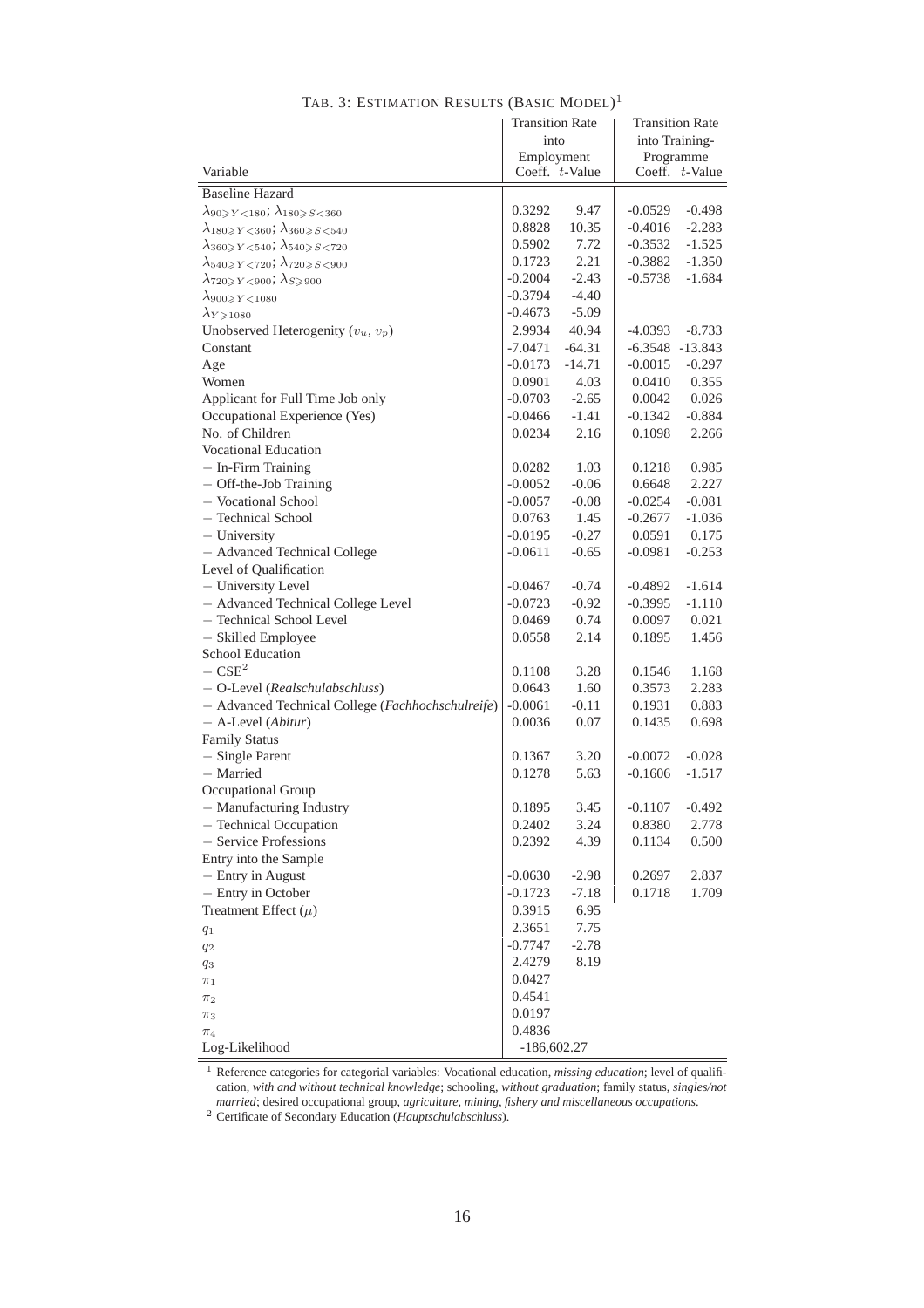1.48. That is, the hazard rate of a participant, at any point in time after he/she has entered a TM, is 48 percent higher compared to an individual who has not entered a TM so far. Hence, TM enhance the search process of the participating individuals clearly, i.e., participation reduces the time persons seek for employment.

The observable covariates affect the transition rate into employment in different directions. It increases with the *number of children* and for *single parents* and *married* persons as well. As these variables are indicators on the responsibility of the job seeker for closely related persons, the results show that those persons are more successful in finding jobs. A possible reason maybe the higher willingness to actively seek for employment, but also the higher necessity to work. In addition, it should be noted that with respect to gender women require a shorter time to find a new occupation. Moreover, the transition rate into employment increases with qualification. *Skilled employees* are better off in finding a job compared to the unskilled. Owning a graduation from school provides a significant estimate for *CSE* only; for the other groups no differences could be attested. Persons who seek for jobs in the *manufacturing industry, technical occupations* or in *service professions* do also experience transitions into employment more often than the reference group (*agriculture, fishery, mining and miscellaneous other occupations*).

A quite common finding in the empirical literature is that older unemployed workers face barriers to employment. The estimate for *age* is in line with that. In addition, persons who are not open to part-time employment have a lower transition rate into employment (*applicant for a full time job only*). As we pool data from three months of inflows into unemployment for the analysis, possible differences due to seasonal figures have to be considered. The dummies indicate that the transition rate to employment is highest in the sample for persons who became unemployed in June 2000. Becoming unemployed in August is worse and the lowest transition rate is established for the October entries.

The estimates of the influence of the observable covariates on the transition rate into programs show a mixed picture. Due to statistical insignificance of most parameters, deriving clear rules of selection into programs is hampered. However, persons with *children* are preferred for participation in TM. The positive parameter of *off-the-job training* shows that those persons are favored by caseworkers compared to persons without vocational education. An increase of the transition rate could also be established for persons owning an *O-level* degree (compared to persons without graduation). In association with the large number of TM that are accomplished in Germany, the positive parameter for persons applying for *technical occupation*s reflects (at least to some extent) the structural change of the German economy. Hence, in particular for those people the contents of TM may be useful to adjust their qualification to the demands of the market. Finally, the dummy for the unemployment entry shows that persons who became unemployed in August 2000 have increased participation chances. One reason could be that some TM are used as preparative courses for professional training in the apprenticeship system (starting in September).

To test the sensitivity of our results with respect to the unobserved heterogeneity distribution, we have estimated a model that accounts for selection on observables only (see Table A.1 in the appendix). With  $\mu = \exp(0.1881) = 1.21$ , the estimated treatment effect is smaller. Therefore, ignoring the unobserved influences in the selection process leads to a downward biased estimate of the treatment effect. Comparison of the estimates of the observable covariates shows that the inclusion of unobserved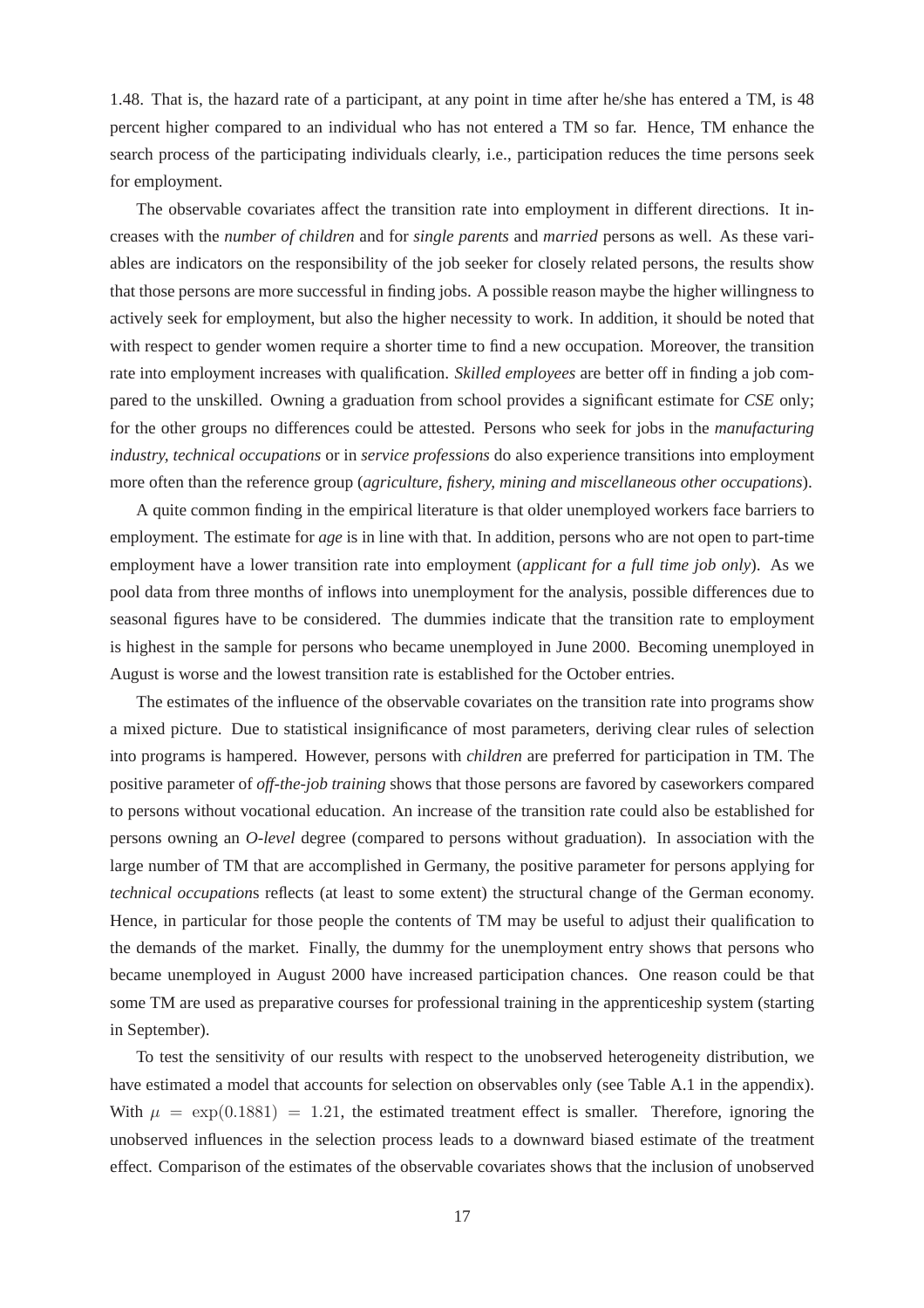#### FIG. 2: ESTIMATED BASELINE HAZARDS



heterogeneity reduces the significance of most of the parameters. The largest differences result for the estimated piecewise-constant duration dependence. The graphs of figure 2 compare the logarithms of the estimated duration dependence for the models with and without unobserved heterogeneity (baseline hazard rates). Starting with the model without unobserved heterogeneity, we find that the hazard rates into employment as well as into programs are decreasing functions. Hence, the model establishes a negative duration dependence. This finding is similar to the Kaplan-Meier estimates from above (see figure 1). In contrast, the hazard rates for the model considering unobserved influences provide a different picture. For the hazard rate into employment, the graph show a positive duration dependence during the first three intervals (0-89, 90-179, 180-359 days).<sup>10</sup> For the remaining period until the end of the observation window, the function is decreasing and we find a negative duration dependence similar to the non-mixed model.

A similar picture could be revealed for the transition rate into programs. In the model accounting for unobserved heterogeneity, the function is decreasing during intervals one to three (0-179, 180-359, 360- 539 days), but increases during the fourth interval (540-719). Afterwards, it decreases again until the end of the observation period. The findings point towards a dynamic sorting process captured by unobserved heterogeneity. A stronger duration dependence is a typical finding when unobserved heterogeneity is not considered, see e.g., Lancaster (1990). Hence, taking account of unobserved heterogeneity primarily affects the shape of the baseline hazard rates and the treatment effect. If we ignore unobserved heterogeneity the dynamic sorting processes due to unobserved characteristics would be assigned misleadingly to duration dependence (treatment effect or baseline hazard).

To shed more light on the treatment effect, we additionally calculate the effect of participation on the survivor function and the expected unemployment duration. These effects are comparable to av-

 $10$  We have tested a set of different specifications for the numbers and lengths of the intervals for the baseline hazards. The final specification was chosen by two objectives: First, it provides the maximum of the likelihood function, and second, it fits well to the non-parametric estimates from figure 1.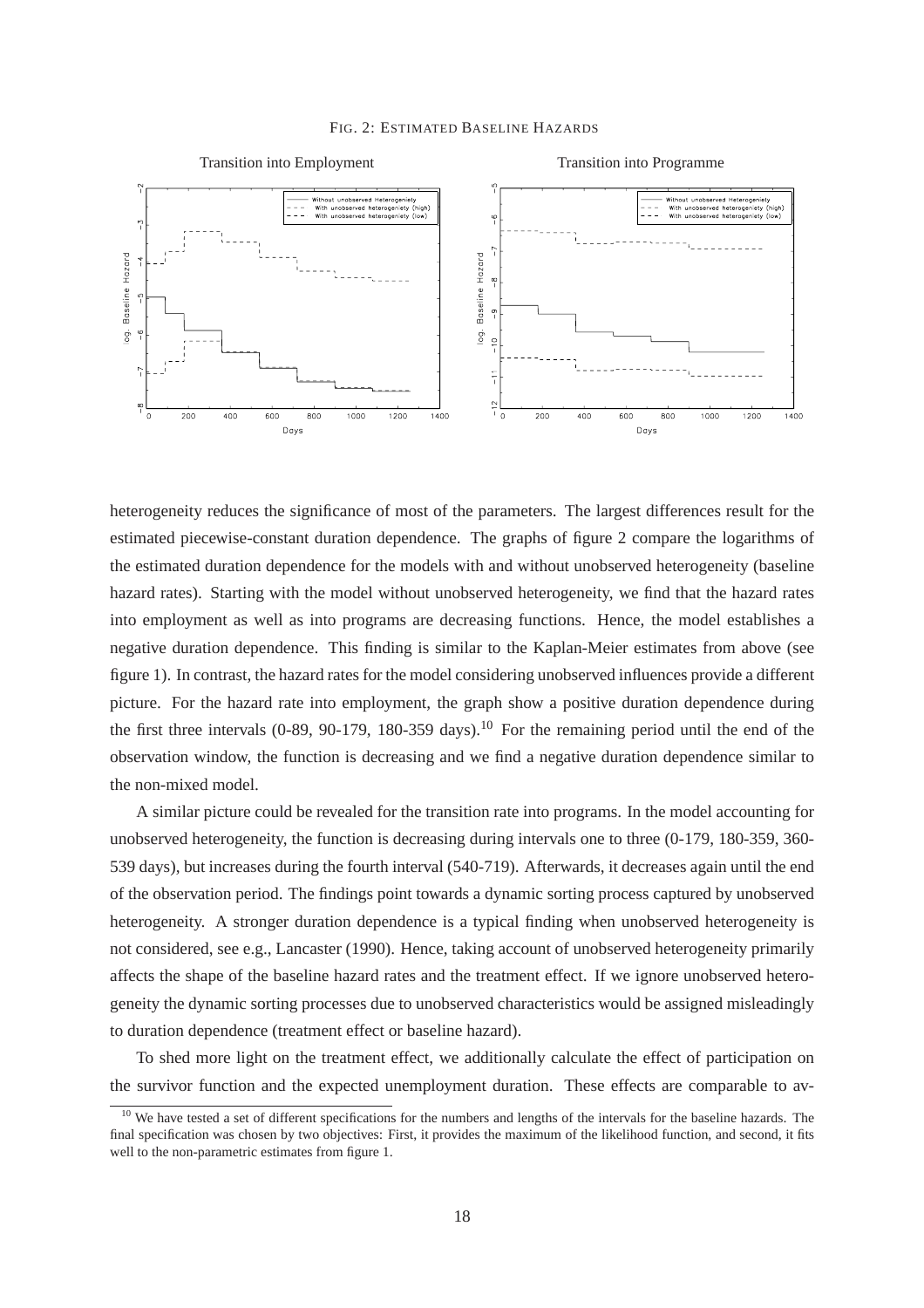erage treatment effects that are subject of many evaluation studies, see e.g., Heckman, LaLonde, and Smith (1999). In contrast to the effect on the hazard rate, the effect on the survivor function and the expected unemployment duration captures the dynamic accumulation of the treatment effect over the unemployment spell. However, considering these effects requires to be explicit with respect to the timing of treatment. Consider the average treatment effect of a treatment at time s compared to a treatment at a time k for  $k \neq s$  in terms of the survivor function  $\bar{F}_e(t|t_p, x, v_e)$  at time t. In the terminology of Holland (1986), we would refer to  $s$  as the treatment and to  $k$  as the control. The causal effect of the treatment  $s$ relative to the control  $k$  for individual  $i$  is then given by the difference of the survivor functions

$$
\Delta(t)_{sk} = \bar{F}_e(t|s, x, v_e) - \bar{F}_e(t|k, x, v_e).
$$
\n(13)

It is important to note that treatments are characterized by the time when they occur in this set-up, i.e., they could relate to the same type of course. The effect in terms of the survivor function implies a time path of the treatment effect which is determined by the effect of a treatment on the hazard rate. As Fredriksson and Johansson (2004) mention, this estimator is more fundamental than the effect in terms of the expected unemployment duration since the difference in the survivor functions integrates to the difference in the expected durations, i.e.,

$$
\int_0^\infty \Delta(t)_{sk} dt = E[T_e|s] - E[T_e|k].\tag{14}
$$

To calculate the effect of a participation in a TM, we predict the survivor function for the empirical model using the estimated parameters and means of the observable and unobservable covariates. The effects on the survivor functions are calculated for hypothetical program starts after 30, 90, 180 and 360 days of unemployment that are compared to the no-treatment case.

Figure 3 shows the treatment effect on the predicted survivor functions for the basic model with unobserved heterogeneity. Since the effect on the hazard rate is significantly positive, the effect on the predicted survivor function turns out to be significantly negative. Hence, for the period after the program start the predicted survivor function is generally below the survivor function for the no-treatment case. That is, the probability to be still unemployment at time  $t$  is significantly lowered. What becomes obvious from the figures is that impacts of TM are stronger when programs start earlier compared to starting later. Note, that this pattern primarily results from the specification of the treatment effect as a constant and permanent shift of the hazard rate. Furthermore, the impact is particularly strong early in the unemployment spell due to the multiplicative specification of the hazard rate and the shape of the baseline hazard. Moreover, we are able to derive the effect on the expected unemployment durations from the predicted survivor functions. The following results are obtained: We find a similar reduction of the expected unemployment duration for treatments starting after 30 and after 90 days with 40 and 39 percent respectively. However, if TM is started after six months or even one year of unemployment, the reduction of the unemployment duration is not as strong with only 36 and 30 percent.

#### **5.2. Impacts of TM – Effect Heterogeneity**

Up to now, the treatment effect of TM has been modelled as a permanent and constant shift of the hazard rate occurring at the moment the individual joins the program. However, it is reasonable to expect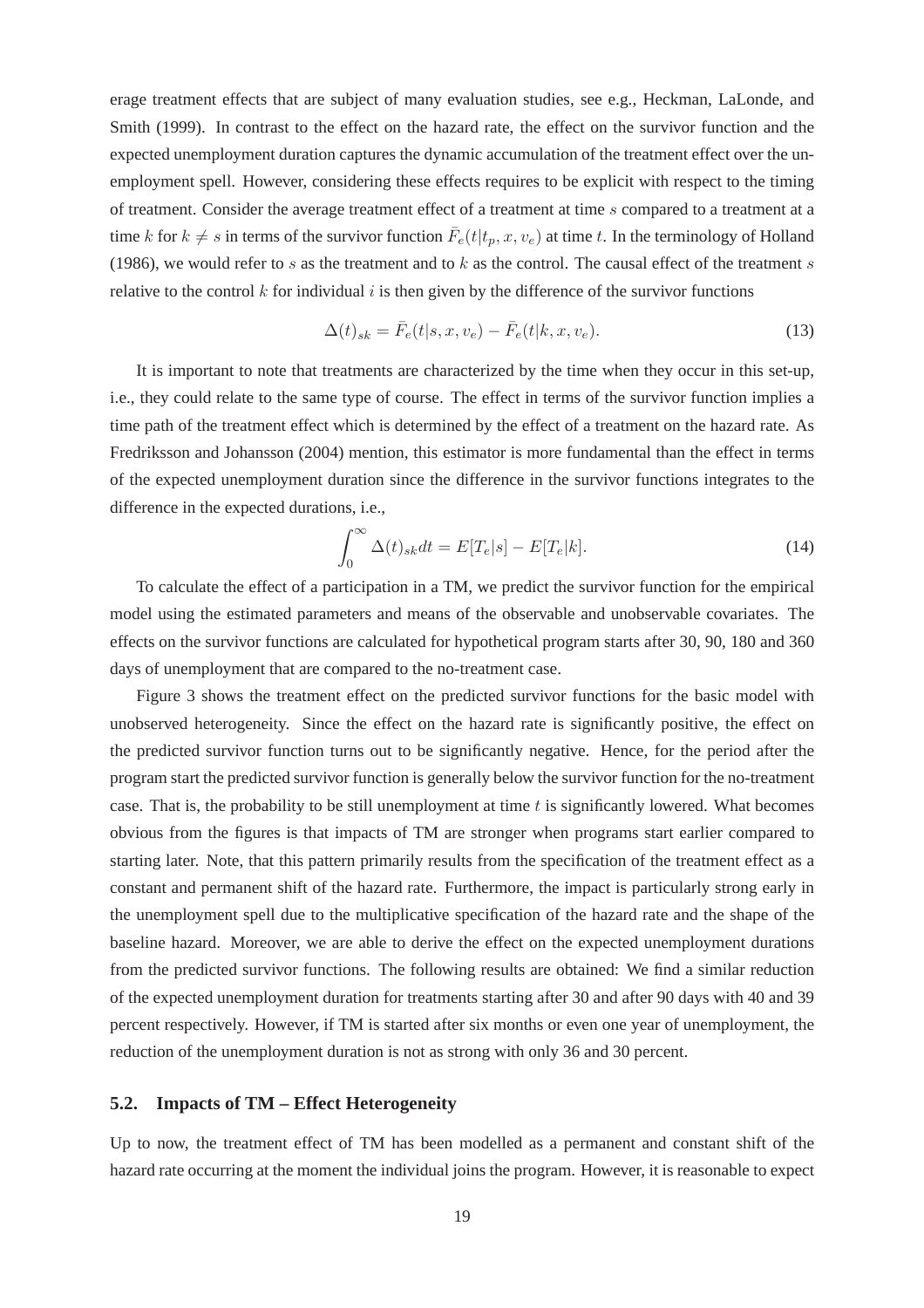



<sup>a</sup> Solid line represents the treatment effect on the predicted survivor function and the dashed lines represent the 95% confidence band. Confidence bands are calculated by Delta-Method.

treatment effects to vary over time. On the one hand, program effects may need some time to unfold. This could be the case if participation in a TM is associated with a certificate handed out after the end of the course, e.g., for a computer course. Program effects may also be delayed since the newly received job application advices of the participants are not associated with instantaneous employment, but perhaps better perspectives. On the other hand, effects may vanish after a certain amount of time if, for example, participants are informed about available jobs they could apply for and this information becomes obsolete over time. The effect of 'being informed' consequently decreases.

In order to analyze the dynamic development of the treatment effect, we estimate an extended model where the treatment effect is allowed to vary over time. As presented in section 3, we specify the treatment effect as a piecewise-constant function  $t - t_p$ , where  $\mu_1$  is the treatment effect for period  $[t_p, t_p + c]$  and  $\mu_2$  for period  $[t_p + c, \infty)$ . The specifications of baseline hazard, systematic part and unobserved heterogeneity are the same as in the basic model. We estimate three different models, with  $c$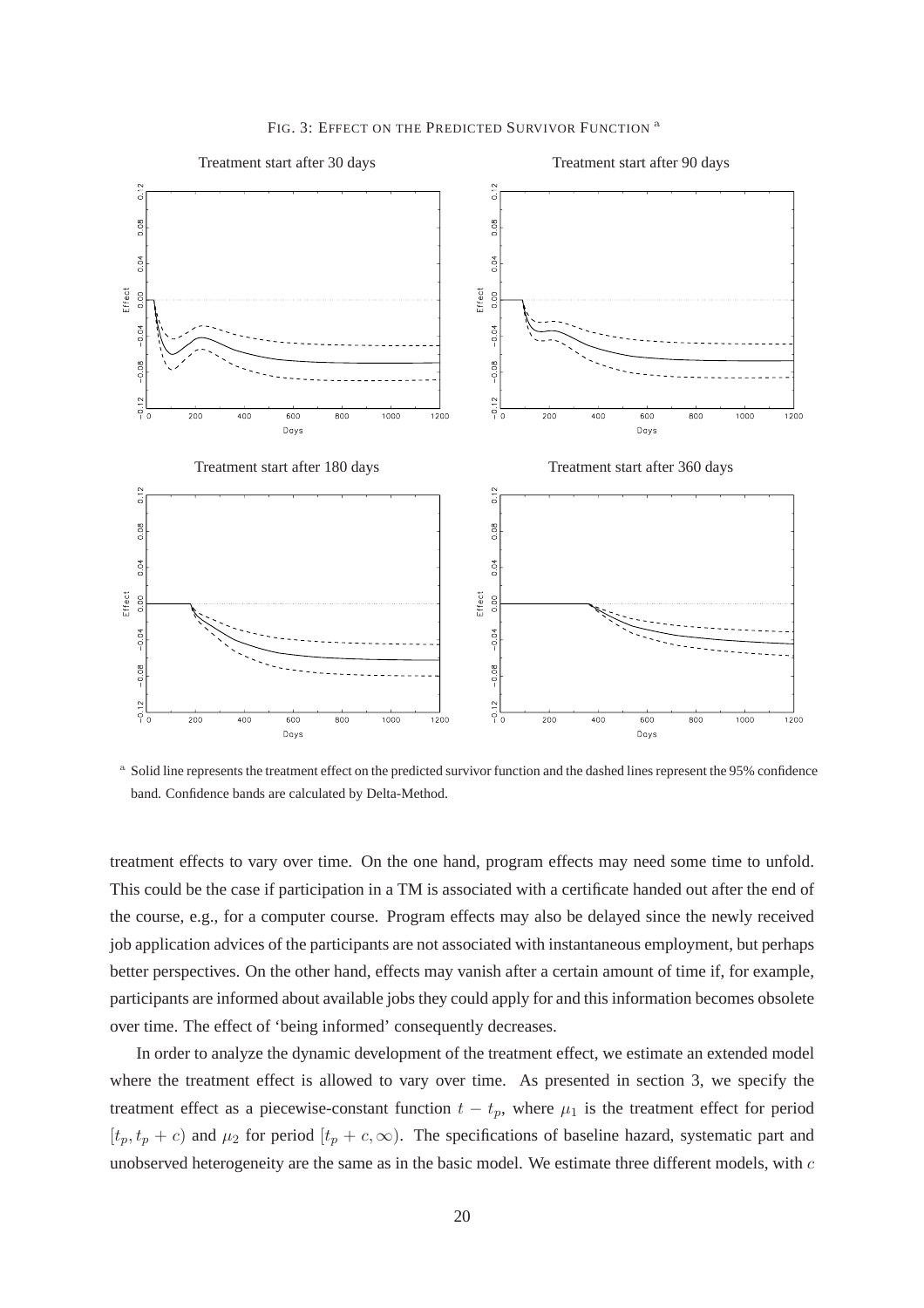|                            |  |                                                                                                                                                   |               |  | $c = 90$ $c = 180$ $c = 360$<br>Coeff. t-Value Coeff. t-Value Coeff. t-Value |      |
|----------------------------|--|---------------------------------------------------------------------------------------------------------------------------------------------------|---------------|--|------------------------------------------------------------------------------|------|
| Effect                     |  |                                                                                                                                                   |               |  |                                                                              |      |
| $\mu_1$                    |  | $\begin{array}{ l l l l l } \hline 0.2578 & 2.50 & 0.5297 & 5.37 & 0.5381 \\ \hline 0.4104 & 7.23 & 0.3412 & 5.26 & 0.1152 \\ \hline \end{array}$ |               |  |                                                                              | 8.03 |
| $\mu_2$                    |  |                                                                                                                                                   |               |  |                                                                              | 1.15 |
| Log-Likelihood -186,601.20 |  |                                                                                                                                                   | $-186,600.92$ |  | $-186,595.62$                                                                |      |

TAB. 4: TIME VARYING TREATMENT EFFECT

set to 90, 180 and 360 days, i.e., the treatment effect is assumed to shift at these points of time. The results are given in table 4. The estimates for baseline hazard, systematic part and unobserved heterogeneity are similar to that of the basic model and we refrain from presentation.<sup>11</sup>

For the first two models, where the treatment effect is assumed to switch after 90 and 180 days, we find a positive effect on the hazard rate into employment for  $\mu_1$  and  $\mu_2$ . For the first model, the hazard rate is shifted by 30 percent during the first 90 days after the start of the TM and by 50 percent afterwards. The estimates of the second model imply that the shift of the hazard is even stronger during the first 180 days with 70 percent. For the remaining period, the effect is lower with an associated shift of 40 percent. This result suggests that the treatment effect increases within the first 6 months after the start of programs, and starts to decrease slightly afterwards. A possible explanation is that participants need some time to put the learned skills into practice. Taking a look at the model with  $c = 360$  supports the finding. Here, a positive effect of TM is visible for  $\mu_1$  only, i.e., during the first year after start of programs with about 71 percent. Hence, as there is no effect of TM afterwards, i.e., program effects have completely vanished one year after participation. This finding implicates two conclusions: First, the positive effects of TM last for a limited period only. Participants who do not find employment during this period will lose the gains afterwards. Second, a possible reason for the variation of the treatment effect over time is the content of the program. The set-up of TM provides necessary skills, techniques, but also incentives for job seekers to apply for jobs. Apparently, after a certain amount of time negative effects of unemployment, like discouraged worker effects, stigmatization etc., overlay the positive treatment effects.

In analogy to the basic model we estimate the treatment effect on the predicted survivor functions for different starting dates of the treatment (after 90 and 180 days) for the extended model with time-varying impacts (figure 4). The pictures show some interesting features of the treatment effects when allowed to vary over time. Assuming the impact of TM to shift after 90 days ( $c = 90$ ) reveals an almost similar effect on the survivor function as in the basic model. In contrast, if we assume the treatment effect to change after 180 days post program start, the picture is clearly different compared to the basic model. In particular during the first 180 days after program start we find a more pronounced positive effect of TM than in the basic model. Again, we could establish stronger effects if programs are started early in the unemployment spell. The strongest differences are observable for the case, when effects are assumed to shift after 360 days. During the first year after start of TM the effect on the survivor function increases steadily, so after one year it turns out to be considerably stronger than in the basic model. However,

 $11$  The results are available on request by the authors.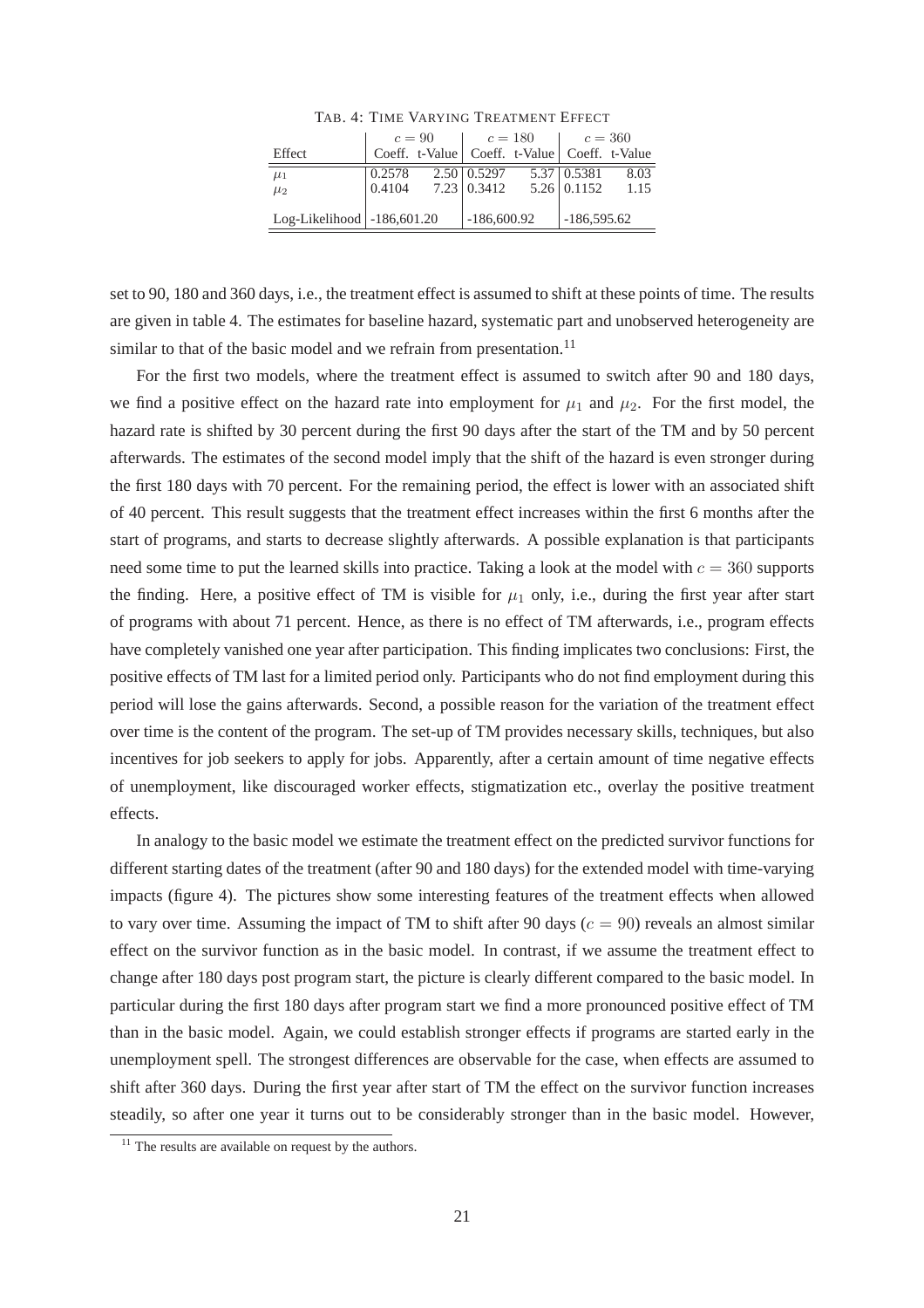

FIG. 4: EFFECT ON THE PREDICTED SURVIVOR FUNCTION FOR THE EXTENDED MODEL<sup>a</sup>

 $c=90\,$ 

<sup>a</sup> Solid line represents the treatment effect on the predicted survivor function and the dashed lines represent the 95% confidence band. Confidence bands are calculated by Delta-Method.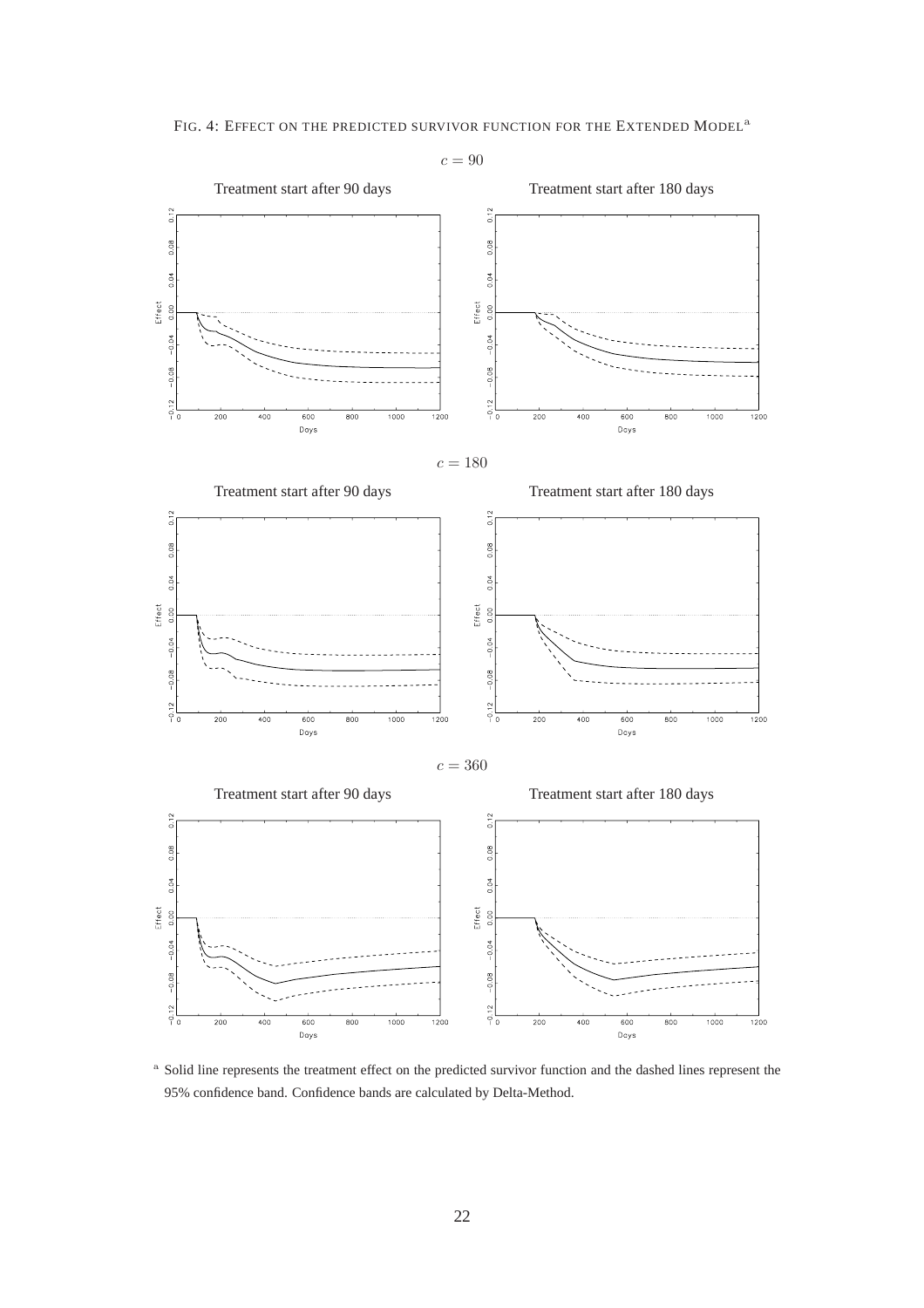afterwards it decreases and is almost identical to that of the basic model three years after. These results support the finding from above. The effect on the predicted survivor functions points towards a treatment effect during the first year after program start only.

Finally, we want to analyze whether treatment effects are heterogeneous due to individual characteristics. In particular, we analyze to what extent low qualified men with some work experience are affected by TM. In addition, we compare the effects to groups that differ in single characteristics. Namely, we estimate the effects for low qualified men who lack any work experience, but also for high qualified men with work experience (university or advanced technical college level). At last, we compare the results of men to that of low qualified women with work experience. To do so, we use another extension of the model where the impacts of TM are allowed to vary with observable characteristics. The treatment effect is specified as a permanent and constant shift of the hazard rate similar to the basic model. Again, for the baseline hazards, systematic part and unobserved heterogeneity we use the specifications of the basic model and do not report the estimates here.<sup>12</sup> Table 5 shows the results for the treatment effects.

The effect for low qualified men with work experience is  $\exp(0.4854) = 1.62$  and higher than the average (basic model). Unfortunately, for higher educated people and for persons without occupational experience no differences could be found. However, for low qualified women with work experience, we estimate a treatment effect of  $exp(0.3099) = 1.36$ . Although this group benefits from participation, the increase of the hazard rate is not as strong as for comparable men. Nevertheless, as the hazard rate into employment for low qualified, but experienced men (women) shifts by about 62 (36) percent due to participation. Hence, TM are clearly successful in improving the search efficiency for employment.

| Effect                          |               | Coeff. t-Value |  |  |
|---------------------------------|---------------|----------------|--|--|
|                                 |               |                |  |  |
| Main Effect                     | 0.4854        | 6.37           |  |  |
| Women                           | $-0.1755$     | $-1.91$        |  |  |
| <b>High Qualification</b>       | $-0.0546$     | $-0.29$        |  |  |
| Without Occupational Experience | 0.1628        | 0.87           |  |  |
| Log-Likelihood                  | $-186,600.03$ |                |  |  |

TAB. 5: EFFECT HETEROGENEITY DUE TO INDIVIDUAL CHARACTERISTICS

# **6. Conclusion**

TM are the largest single intervention of German ALMP. Programs aim at improving the search efficiency for employment by offering a diversity of courses and counseling activities. Based on data from administrative processes of the FEA we have analyzed the empirical effects of these programs. An important aspect for evaluation of program effects is the information on the timing of the treatment event in the unemployment spell. To take account of that as well as of observable and unobservable influences, we use a multivariate mixed proportional hazards model for estimation as suggested by Abbring and

 $12$  The results are available on request by the authors.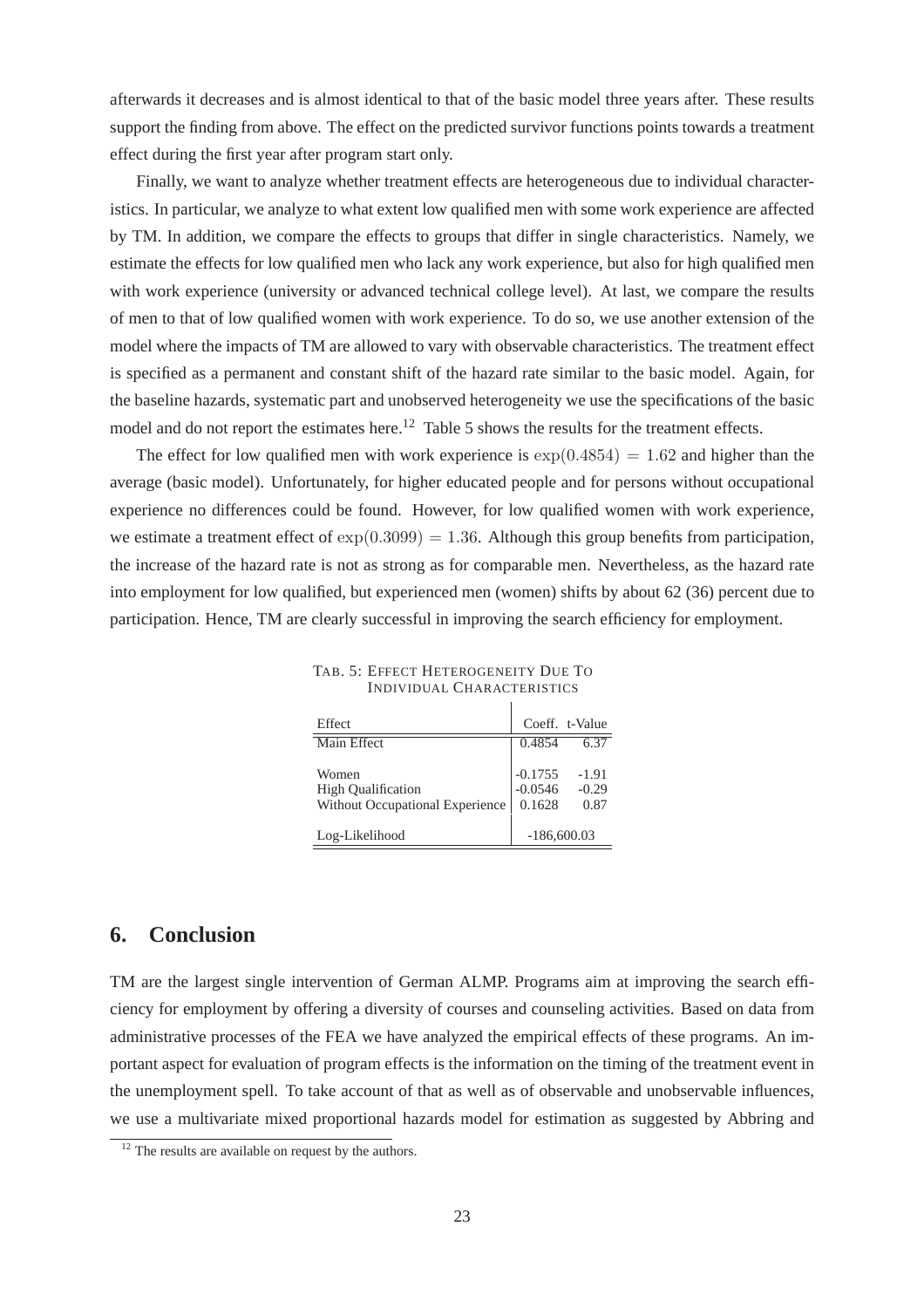van den Berg (2003). In addition, we extend the model for analysis of heterogeneity in the effects: First, treatment effects are allowed to vary over time, i.e., we explicitly regard the possibility of program effects to develop or degenerate over time. Second, we consider differences in the effects due to individual characteristics. To shed more light on program impacts, we calculate the effects on survivor functions and the expected unemployment duration as well.

Based on three inflow samples into unemployment in West Germany of June, August and October 2000 that are followed up to December 2003, the estimates show that participation in TM clearly reduces the time individuals search for employment. Hence, programs are effective in shortening the unemployment duration of job seekers. The positive effects of TM affect the search process immediately from the start of the programs. The results show that TM are particulary successful in reducing the unemployment duration in the short- to mid-run. Considering the dynamics of the effects from the results of the extended model indicates that impacts of TM on the transition into employment are strongest during months 3 to 6 after the beginning of programs. Effects start to decrease after that time. More than 12 months after participation, program effects have vanished completely. From the analysis of heterogeneity due to individual characteristics, gender differences in the impacts could be established. Although low qualified persons with some work experience benefit from programs, the impacts are larger for men than for women. In summary, the results show that TM are successful in reducing the unemployment duration of participating individuals and improve the employment chances of job seekers clearly.

The empirical estimates of TM for West Germany are quite pleasant compared to the results of many ALMP programs in Germany and other countries. However, recommending an unrestricted use of programs in the future requires further research in several directions. Unfortunately, with the data at hand we were not able to conduct it yet. First, one shortcoming is that we could not distinguish between the different modules and combinations of modules in the analysis. Naturally, program effects may differ by those. Second, despite the positive effects on the transition rate into employment the time horizon of the analysis is too short to study the recurrence of unemployment. Third, the analysis is limited to West Germany. However, the East German labor market is plagued by higher unemployment. Hence, impacts for East Germany have to be studied as well. Finally, since some TM are used as preparative measures for other ALMP programs, TM should be analyzed with respect to this purpose. Despite those further research questions, the results presented in this study are an important first evidence on the effects of TM. They show that reforming labor market policy during the last years in Germany yields fruits.

## **References**

- ABBRING, J. H., AND G. J. VAN DEN BERG (2003): "The Nonparametric Identification of Treatment Effects in Duration Models," *Econometrica*, 71(5), 1491–1517.
- (2004): "Analyzing the Effect of Dynamically Assigned Treatments Using Duration Models, Binary Treatment Models, and Panel Data Models," *Empirical Economics*, 29(1), 5–20.

BIEWEN, M., B. FITZENBERGER, A. OSIKOMINU, AND M. WALLER (2006): "Employment Effects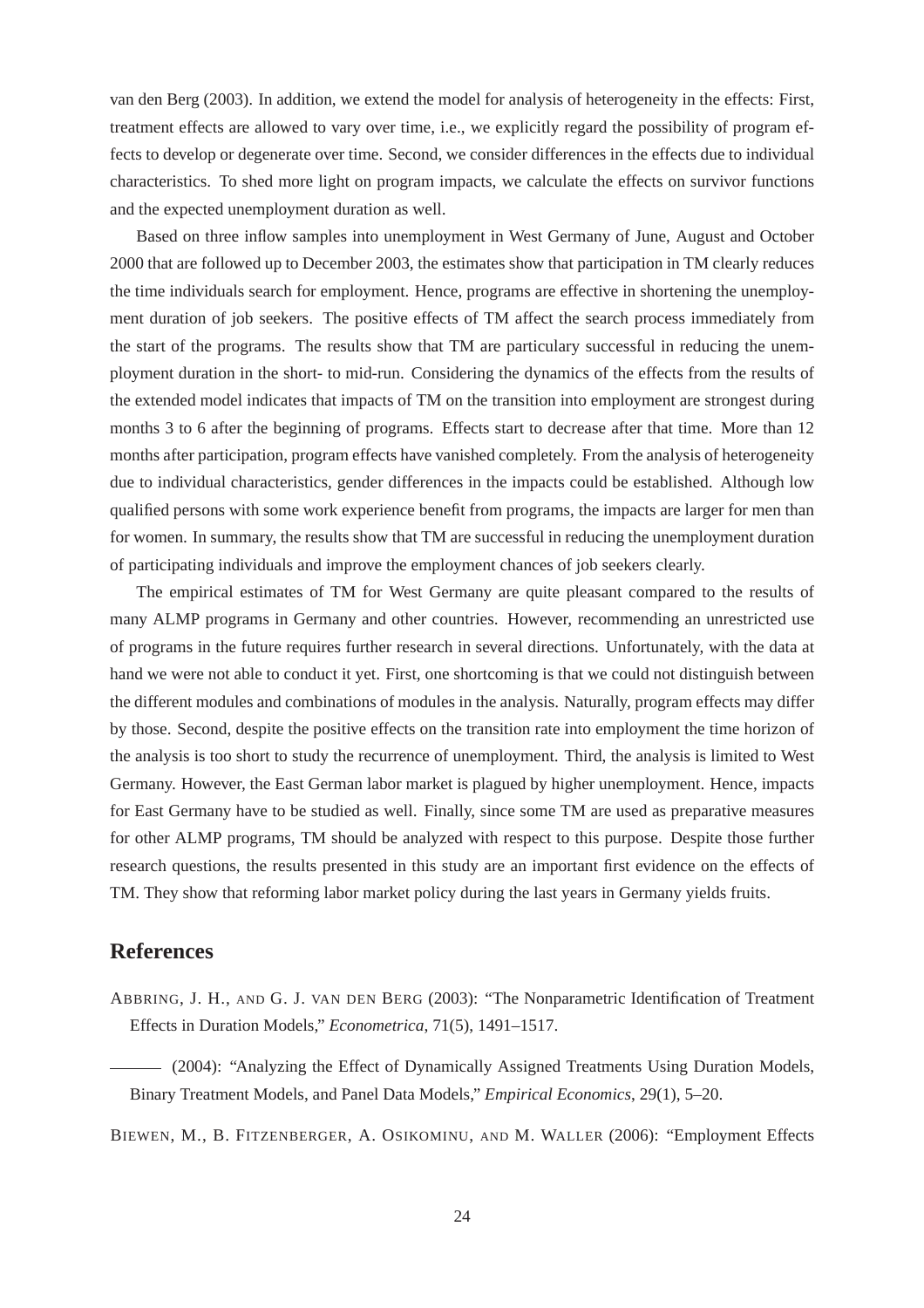of Short and Medium Term Further Training Programmes in Germany in the Early 2000s," Working Paper, Goethe University Frankfurt.

- BUNDESAGENTUR FÜR ARBEIT (2005a): "Arbeitsmarkt 2004 Amtliche Nachrichten der Bundesanstalt für Arbeit," 53. Jahrgang, Nürnberg.
- (2005b): "Daten zu den Eingliederungsbilanzen 2004," 53. Jahrgang, Nürnberg.
- BUNDESANSTALT FÜR ARBEIT (2003): "Arbeitsmarkt 2002 Amtliche Nachrichten der Bundesanstalt für Arbeit," 51. Jahrgang, Nürnberg.
- CRÉPON, B., M. DEJEMEPPE, AND M. GURGAND (2005): "Counselling the Unemployed: Does It Lower Unemployment Duration and Recurrence?," Working Paper no. 2005-27, Paris-Jourdan Sciences Economiques.
- FITZENBERGER, B., AND R. WILKE (2006): "Censored Box-Cox Quantile Regression for Unemployment Duration in Germany," mimeo, Centre for European Economic Research.
- FREDRIKSSON, P., AND P. JOHANSSON (2004): "Dynamic Treatment Assignment The Consequences for Evaluations Using Observational Data," Discussion Paper No. 1062, IZA, Bonn.
- HECKMAN, J. J., R. J. LALONDE, AND J. A. SMITH (1999): "The Economics and Econometrics of Active Labor Market Programs," in *Handbook of Labor Economics*, ed. by O. Ashenfelter, and D. Card, vol. 3A, chap. 31, pp. 1865–2097. Elsevier, Amsterdam.
- HECKMAN, J. J., AND B. SINGER (1984): "The Identifiability of the Proportional Hazard Model," *Review of Economic Studies*, 39-6257, 231–241.
- HOLLAND, P. W. (1986): "Statistics and Causal Inference," *Journal of the American Statistical Association*, 81, 945–960.
- KLUVE, J. (2006): "The Effectiveness of European Active Labor Market Policy," Discussion Paper No. 2018, IZA, Bonn.
- KURTZ, B. (2003): "Trainingsmaßnahmen Was verbirgt sich dahinter?," Werkstattbericht Nr. 8, IAB.
- LANCASTER, T. (1979): "Econometric Methods for the Duration of Unemployment," *Econometrica*, 47, 939–956.
- (1990): *The Econometric Analysis of Transition Data*. Cambridge University Press, Cambridge, New York, Oakleigh.
- MORTENSEN, D. (1986): "Job Search and labor market analysis," in *Handbook of Labor Economics Vol.II*, ed. by O. Ashenfelter, and D. Card, pp. 849–919. Elsevier, Amsterdam.
- MORTENSEN, D., AND C. PISSARIDES (1999): "Unemployment Responses to 'Skill-Biased' Technology Shocks: The Role of Labour Market Policy," *The Economic Journal*, 109, 242–265.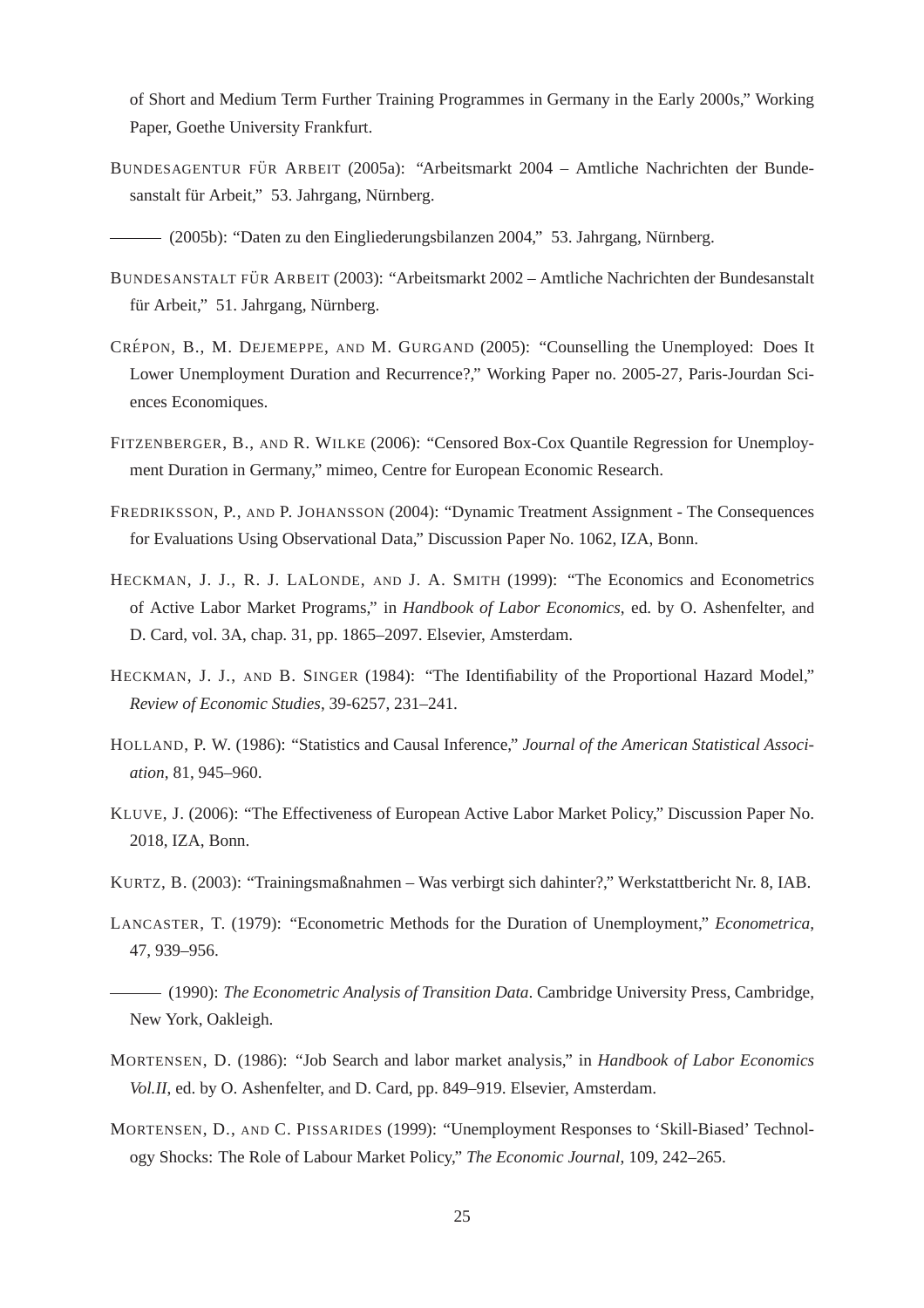- RICHARDSON, K., AND G. J. VAN DEN BERG (2001): "The Effect of Vocational Employment Training on the Individual Transition Rate from Unemployment to Work," *Swedish Economic Policy Review*, 8(2), 175–213.
- STEPHAN, G., S. RÄSSLER, AND T. SCHEWE (2006): "Wirkungsanalyse in der Bundesagentur für Arbeit - Konzeption, Datenbasis und ausgewahlte Befunde," Discussion Paper No. 07/2006, IAB. ¨
- VAN DEN BERG, G. J. (1990): "Nonstationary Job Search Theory," *Review of Economic Studies*, 57, 255–277.
- VAN DEN BERG, G. J. (2001): "Duration Models: Specification, Identification, and Multiple Durations," in *Handbook of Econometrics*, ed. by J. J. Heckman, and E. Leamer, vol. 5, chap. 55, pp. 3381–3462. North-Holland, Amsterdam.
- WEBER, A., AND H. HOFER (2004a): "Are Job Search Programmes a Promising Tool? A Microeconometric Evaluation for Austria," Discussion Paper No. 1075, IZA, Bonn.
- (2004b): "Employment Effects of Early Interventions on Job Search Programmes," Discussion Paper No. 1076, IZA, Bonn.